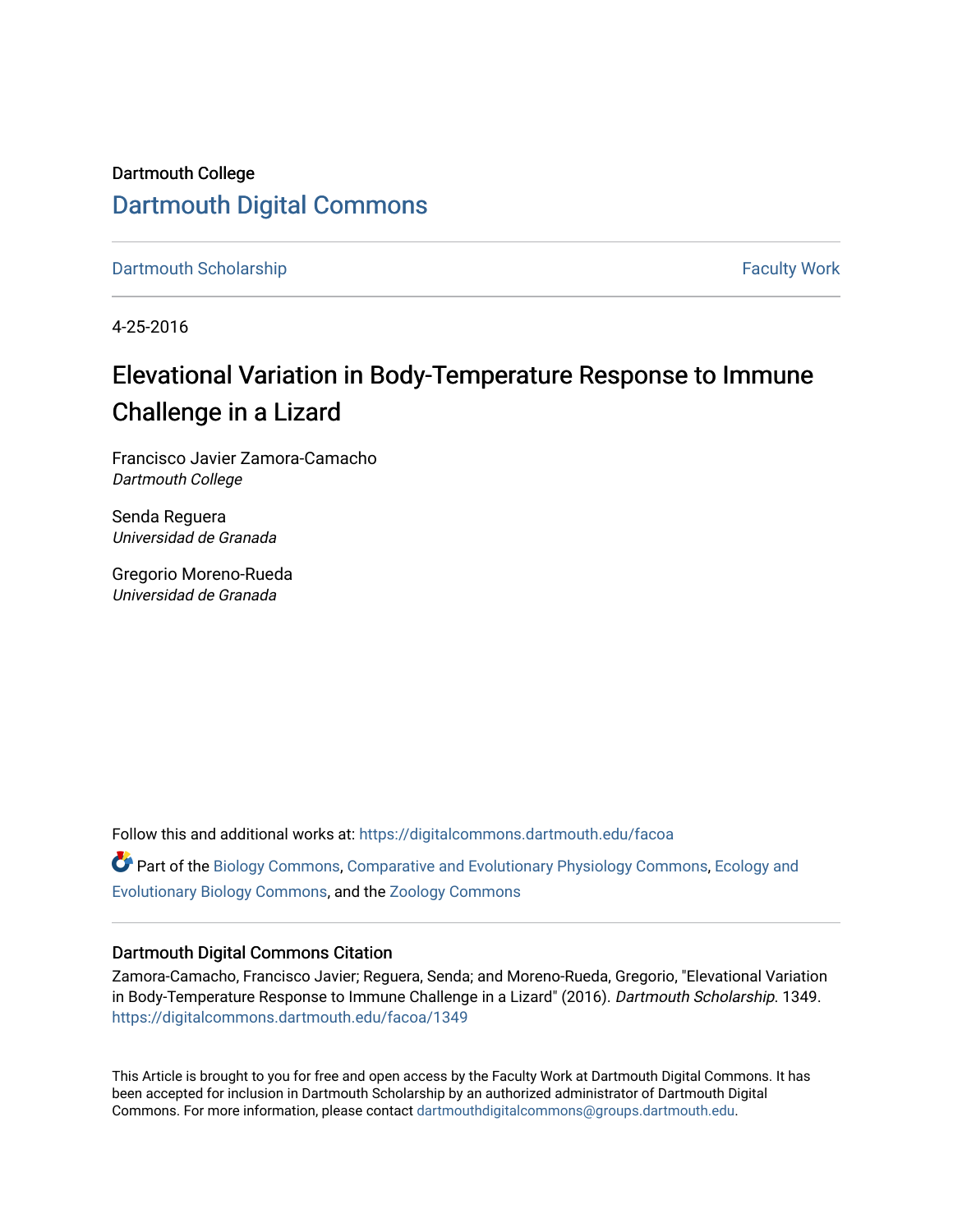# Peer.

# **Elevational variation in body-temperature response to immune challenge in a lizard**

<span id="page-1-3"></span><span id="page-1-2"></span>Francisco Javier Zamora-Camacho**[1](#page-1-0)**,**[2](#page-1-1)** , Senda Reguera**[2](#page-1-1)** and Gregorio Moreno-Rueda**[2](#page-1-1)**

<span id="page-1-0"></span>**<sup>1</sup>** Department of Biological Sciences, Dartmouth College, Hanover, NH, United States

<span id="page-1-1"></span>**<sup>2</sup>** Departamento de Zoología, Universidad de Granada, Granada, Spain

# <span id="page-1-4"></span>**ABSTRACT**

Immunocompetence benefits animal fitness by combating pathogens, but also entails some costs. One of its main components is fever, which in ectotherms involves two main types of costs: energy expenditure and predation risk. Whenever those costs of fever outweigh its benefits, ectotherms are expected not to develop fever, or even to show hypothermia, reducing costs of thermoregulation and diverting the energy saved to other components of the immune system. Environmental thermal quality, and therefore the thermoregulation cost/benefit balance, varies geographically. Hence, we hypothesize that, in alpine habitats, immune-challenged ectotherms should show no thermal response, given that (1) hypothermia would be very costly, as the temporal window for reproduction is extremely small, and (2) fever would have a prohibitive cost, as heat acquisition is limited in such habitat. However, in temperate habitats, immune-challenged ectotherms might show a febrile response, due to lower cost/benefit balance as a consequence of a more suitable thermal environment. We tested this hypothesis in *Psammodromus algirus* lizards from Sierra Nevada (SE Spain), by testing body temperature preferred by alpine and non-alpine lizards, before and after activating their immune system with a typical innocuous pyrogen. Surprisingly, non-alpine lizards responded to immune challenge by decreasing preferential bodytemperature, presumably allowing them to save energy and reduce exposure to predators. On the contrary, as predicted, immune-challenged alpine lizards maintained their body-temperature preferences. These results match with increased costs of no thermoregulation with elevation, due to the reduced window of time for reproduction in alpine environment.

**Subjects** Ecology, Evolutionary Studies, Zoology

**Keywords** Cost/benefit balance, Ectotherm, Elevation, Immune system, *Psammodromus algirus*, Thermoregulation

# **INTRODUCTION**

Immunocompetence influences animal fitness by combating pathogens (*[Schmid-Hempel,](#page-16-0) [2011](#page-16-0)*). Nevertheless, deploying an efficient immune response is known to entail a number of costs (*[Lochmiller & Deerenberg, 2000](#page-15-0)*; *[Demas, 2004](#page-14-0)*; *[Schmid-Hempel, 2011](#page-16-0)*), which force animals to trade off immune defence with other costly traits (*[Sheldon & Verhulst, 1996](#page-16-1)*; *[Norris & Evans, 2000](#page-16-2)*; *[Zuk & Stoehr, 2002](#page-17-0)*). These costs imply that other life-history traits

Submitted 10 November 2015 Accepted 4 April 2016 Published 25 April 2016

Corresponding author Francisco Javier Zamora-Camacho, [zamcam@ugr.es](mailto:zamcam@ugr.es)

[Academic editor](https://peerj.com/academic-boards/editors/) [George Bentley](https://peerj.com/academic-boards/editors/)

[Additional Information and](#page-12-0) [Declarations can be found on](#page-12-0) [page 12](#page-12-0)

DOI **[10.7717/peerj.1972](http://dx.doi.org/10.7717/peerj.1972)**

Ccopyright 2016 Zamora-Camacho et al.

[Distributed under](http://creativecommons.org/licenses/by/4.0/) [Creative Commons CC-BY 4.0](http://creativecommons.org/licenses/by/4.0/)

#### **OPEN ACCESS**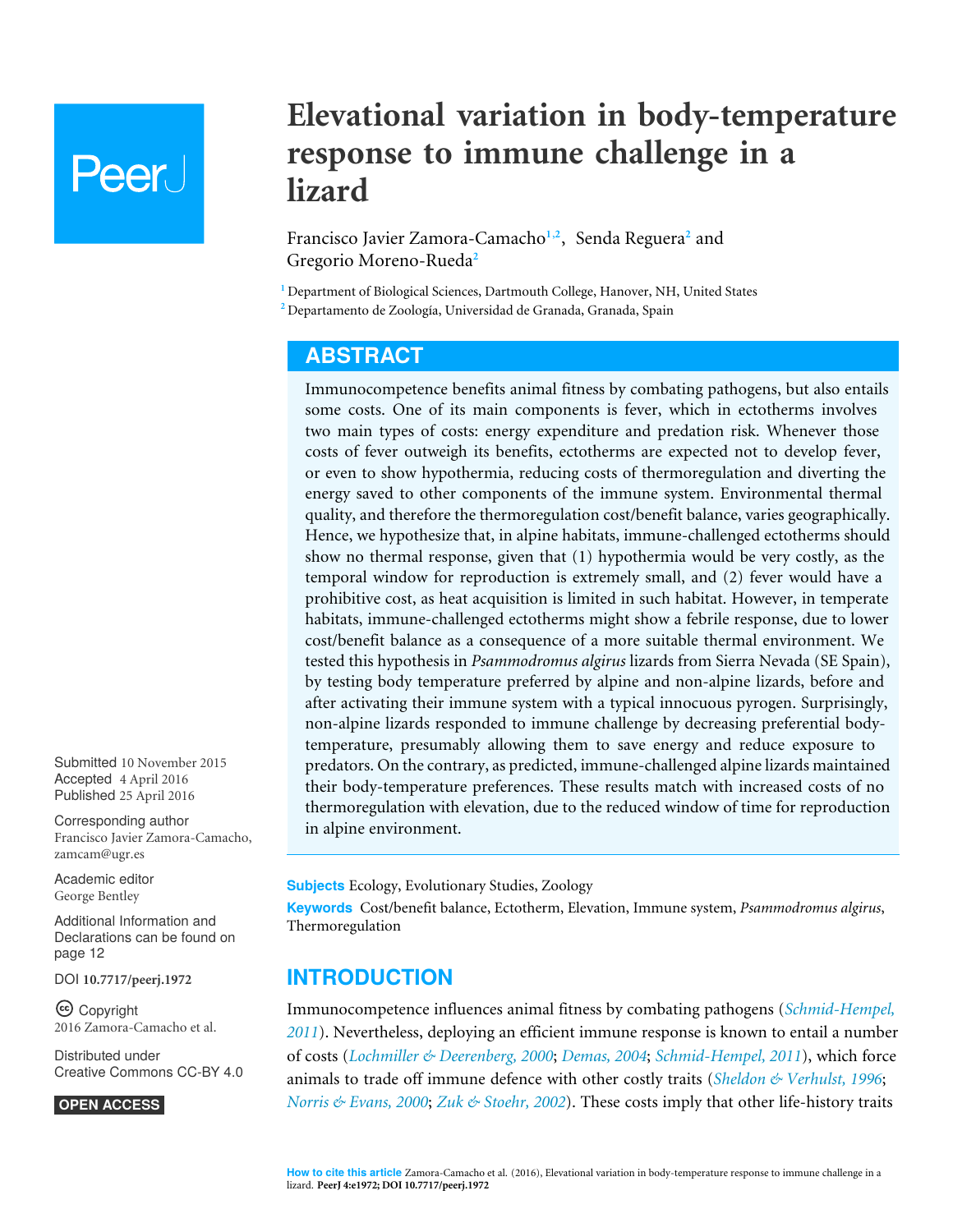may be impaired by the activation of the immune system, such as breeding success (*[Råvberg](#page-16-3) [et al., 2000](#page-16-3)*), learning capacity (*[Grindstaff, Hunsaker & Cox, 2012](#page-14-1)*), growth (*[Uller, Isaksson](#page-17-1) [& Olsson, 2006](#page-17-1)*), sexual attractiveness (*[López, Gabirot & Martín, 2009](#page-15-1)*), and even survival (*[Moret & Schmid-Hempel, 2000](#page-15-2)*; *[Hanssen et al., 2004](#page-14-2)*; *[Eraud, Jacquet & Faivre, 2009](#page-14-3)*).

In addition to humoral and cellular responses, one of the main components of immune response in most animals -endotherms as well as ectotherms (reviewed in *[Bicego, Barros](#page-13-0) [& Branco, 2007](#page-13-0)*)- is fever, a rise of body temperature with beneficial effects on other components of the immune system, such as the expression of genes involved in pathogen combating (*[Boltaña et al., 2013](#page-13-1)*), and/or direct negative effects on pathogens (*[Kluger et al.,](#page-15-3) [1998](#page-15-3)*). The efficacy of fever against pathogens has long been documented in both endotherms (*[Hasday, Fairchild & Shanholtz, 2000](#page-14-4)*) and ectotherms (*[Kluger, Ringler &](#page-15-4) [Anver, 1975](#page-15-4)*; *[Elliot et al., 2005](#page-14-5)*). Hence, survival following infections is well known to increase with body temperature in both endotherms (*[Kluger et al., 1998](#page-15-3)*) and ectotherms (*[Kluger, 1979](#page-15-5)*). Nevertheless, the costs of producing fever and the optimal response considering these costs have received little attention (*[Roe & Kinney, 1965](#page-16-4)*; *[Romanovsky](#page-16-5) [& Székely, 1998](#page-16-5)*), particularly in ectotherms. Endotherms generate heat endogenously, and thus fever implies increased energy expenditure (*[Marais, Maloney & Gray, 2011](#page-15-6)*). In turn, ectotherms regulate body temperature mainly behaviourally, by exposing themselves to environmental heat sources (*[Belliure & Carrascal, 1998](#page-13-2)*). This leads to two widespread and well-documented types of costs: (1) energy expenditure, as ectotherm metabolic rates escalate with body temperature (*[Gillooly et al., 2001](#page-14-6)*), and (2) predation risk, as ectotherms' mechanisms to gain heat, such as basking, usually imply an elevated exposure to predators (*[Herczeg et al., 2008](#page-15-7)*). Therefore, under certain circumstances, the costs of raising body temperature might outweigh the immunological benefits of fever. In such cases, no thermal response to pathogens may occur. Animals may even show hypothermia in order to save energy (*[Deen & Hutchison, 2001](#page-14-7)*).

Maintaining optimal temperature is well known to be energetically costly (*[Bennett](#page-13-3) [& Ruben, 1979](#page-13-3)*; *[Alford & Lutterschmidt, 2012](#page-13-4)*; *[Brewster, Sikes & Gifford, 2013](#page-14-8)*). Moreover, deploying an immune response (i.e., mounting any kind of immunological response to an immune challenge) is also energetically costly, even without fever. For example, in *Rhinella marinus* toads maintained at the same temperature, those injected with an antigen showed increased metabolic costs as a consequence of immune response (*[Sherman & Stephens,](#page-16-6) [1998](#page-16-6)*). Indeed, although fever is a common response to pathogens, some endotherm as well as ectotherm vertebrates respond to antigens with hypothermia (*[Owen-Ashley et al.,](#page-16-7) [2006](#page-16-7)*; *[Merchant et al., 2008](#page-15-8)*; *[King & Swanson, 2013](#page-15-9)*). Since survival following infections usually decreases at lower temperatures (*[Kluger et al., 1998](#page-15-3)*, and references therein), these findings also suggest a trade-off between rising, or even maintaining, body temperature, and deploying a leukocite-mediated immune response. In this scenario, on the one hand, body temperature could decrease in immune-challenged ectotherms (hypothermia). On the other hand, an increase in body temperature (fever) might also be expected in response to an immune challenge, as fever is known as an efficient defence against pathogens in ectotherms (*[Kluger, Ringler & Anver, 1975](#page-15-4)*; *[Elliot et al., 2005](#page-14-5)*). Therefore, fever, the absence of thermal response, or hypothermia in response to an immune challenge will depend on the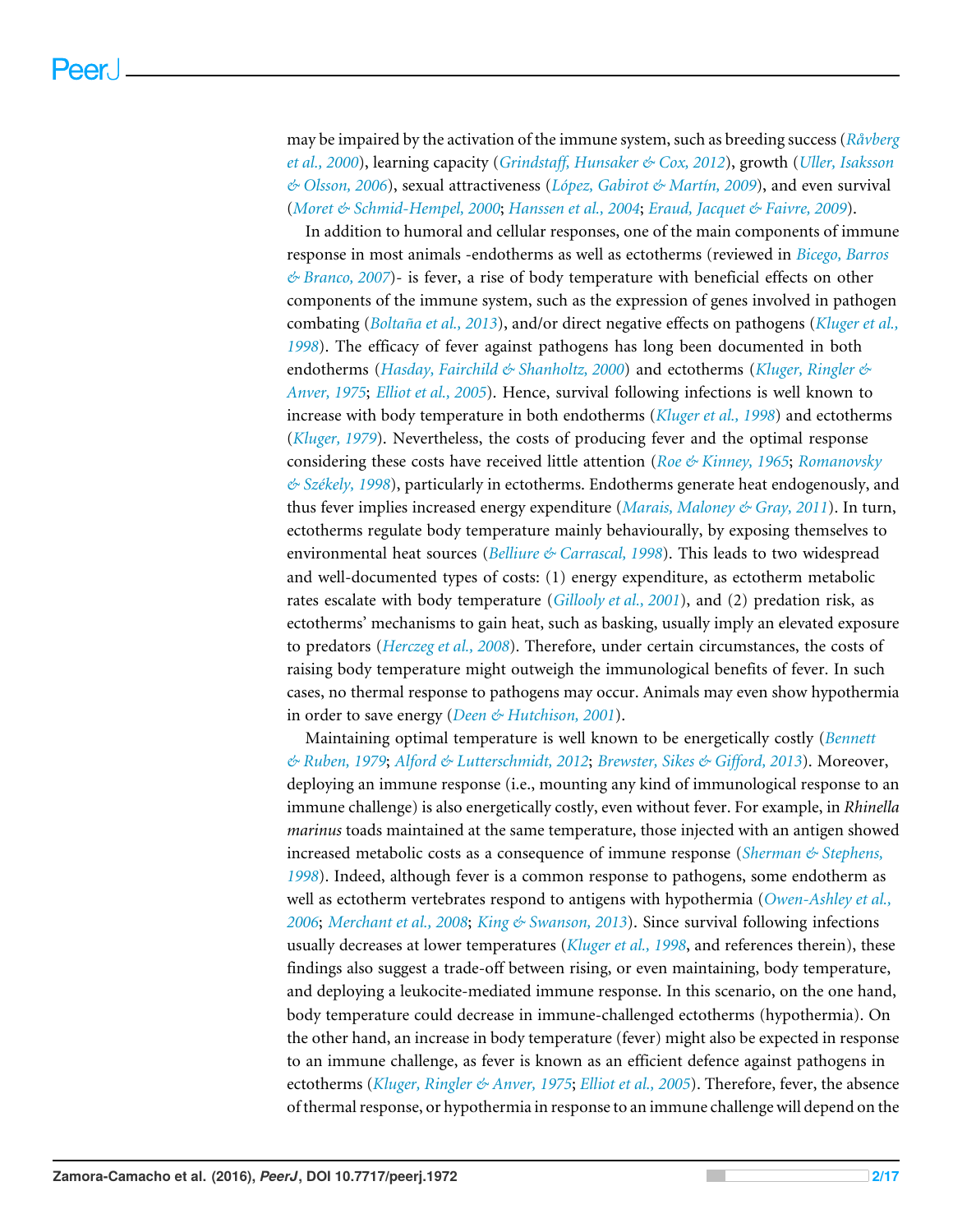cost/benefit balance of thermoregulation. Animals in a scenario of high thermoregulation cost/benefit balance might respond to an immune challenge with hypothermia, while animals in which costs of hyperthermia are low, or benefits are high, might respond to immune challenge with fever. Supporting this hypothesis, febrile or hypothermic response of iguana (*Iguana iguana*) juveniles to an activation of the immune system depends on the energetic state of each individual, only those individuals in the best energetic condition developing fever (*[Deen & Hutchison, 2001](#page-14-7)*).

Given that ectotherms depend mainly on environmental temperature to thermoregulate, and environment thermal quality varies geographically (*[Sunday, Bates & Dulvy, 2010](#page-17-2)*), the cost/benefit balance of producing fever should also vary geographically, especially at different elevations. Several physical and climatic variables follow general elevational patterns: ultraviolet radiation is greater (*[Reguera et al., 2014](#page-16-8)*), while environment temperature is lower (*[Zamora-Camacho, Reguera & Moreno-Rueda, 2015](#page-17-3)*) in alpine than in non-alpine areas. Environment temperature is expected to have a greater impact on ectotherm thermal response to immune challenge. On the one hand, the fact that thermal quality of the habitat for ectotherms typically decreases with elevation (*[Hertz & Huey, 1981](#page-15-10)*) makes ectotherms spend more time basking in alpine zones (*[Díaz, 1997\)](#page-14-9)*; therefore, the cost of thermoregulation increases with elevation. Accordingly, we predict that ectotherms in alpine zones should not develop fever in response to an immune challenge. On the other hand, although ectotherms may be expected to thermoconform (i.e., to lack thermoregulation behavior) when the costs of thermoregulation are high (*[Huey & Slatkin, 1976](#page-15-11)*), thermoconformity in extremely cold habitats could lead to body temperatures too low for physiological processes such as reproduction (*[Stevenson, 1985](#page-17-4)*; *[Herczeg et al., 2003](#page-15-12)*). In fact, the window of time for reproduction declines with rising elevation, both in a daily and a yearly basis (*[Zamora-Camacho et al., 2013](#page-17-5)*; *[Zamora-Camacho, Reguera & Moreno-Rueda, 2015](#page-17-3)*), which may severely compromise ectotherm opportunities to accomplish their reproductive cycle, thus favoring thermoregulation in thermally-challenging habitats (*[Herczeg et al., 2003](#page-15-12)*; *[Zamora-Camacho, Reguera & Moreno-Rueda, 2015](#page-17-3)*). Consequently, the costs of no thermoregulation may outweigh those of thermoregulation in cold climates, in terms of loss of reproduction opportunities. Therefore, we hypothesize that, everything being equal, at contrasting elevations, alpine immune-challenged ectotherms should prioritize heat acquisition, and thus their body temperature should be maintained in comparison with non-alpine immune-challenged ectotherms. In other words, given that body temperature in alpine ectotherms is constrained by low thermal quality (precluding fever) as well as by short time for reproduction (precluding hypothermia), we predict that immune-challenged alpine ectotherms should not show thermal response to an immune challenge. By contrast, we predict that non-alpine ectotherms challenged with an antigen will show a febrile response, thanks to the higher thermal availability, which will reduce the cost/benefit balance.

In this work, we test this hypothesis by comparing the effect of an immune challenge on the temperature selected by a lizard, the large Psammodromus (*Psammodromus algirus*; C. Linnaeus 1758), from alpine (2,200–2,500 m asl (metres above sea level)) and nonalpine (300–1,700 m asl) zones on a mountain. In this study system, alpine lizards face a colder environment than do non-alpine lizards, but despite the differences in thermal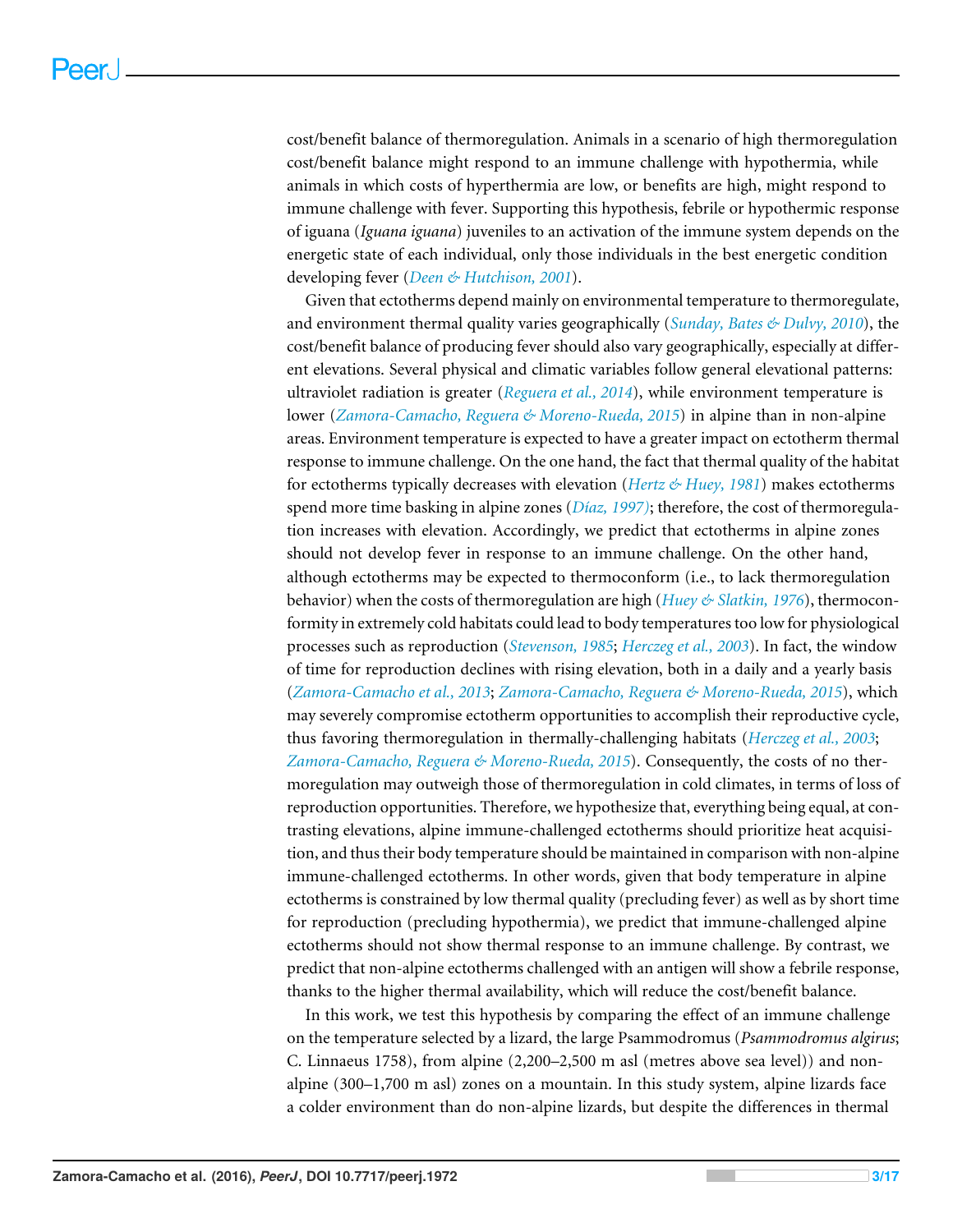environment, they keep field body temperatures similar to those of non-alpine lizards (*[Zamora-Camacho et al., 2013](#page-17-5)*). Alpine lizards in this study area are, indeed, active at lower temperatures than non-alpine lizards, which allows them to complete their life cycle in the small window of time available in alpine areas (*[Zamora-Camacho et al., 2013](#page-17-5)*). Accordingly, we predict that, in common-garden laboratory conditions of similar thermal availability, alpine-lizard thermal response (hypothermia or fever) to a typical pyrogen will be less intense or non-existent, as a consequence of their elevated costs of fever (low-thermalquality environment) and of hypothermia (small window of time for reproduction), as a result of lower thermal availability in their origin populations (at both individual and evolutionary time scales).

# **MATERIALS AND METHODS**

*Psammodromus algirus* is a medium-sized (53–95 mm of snout-vent length [SVL] in our study zone) Lacertid lizard that inhabits shrubby areas in the Western Mediterranean, from the sea level to more than 2,600 m asl (*[Salvador, 2011](#page-16-9)*). Lizards were captured in Sierra Nevada (36°56'N 3°23'O; SE Spain), during their reproductive season (April-July) in 2012. As a part of a long-term project, the study area was divided into six sampling plots distributed approximately every 500 m of elevation, four of them placed in non-alpine zones (300, 700, 1,200, and 1,700 m asl), the remaining two in alpine zones (2,200 and 2,500 m asl, respectively). Climatic and biotic conditions support this grouping. In alpine zones, winter precipitation takes the form of snow, which usually covers the soil during six months a year on average (November–May); summers are moderately warm, and average daily temperatures during lizard activity period are below 19 °C (Mean  $\pm$  SE; 2,200 m asl: 16.54  $\pm$  0.64 °C; 2,500 m asl: 17.22  $\pm$  0.78 °C). Alpine vegetation is well adapted to those harsh climatic conditions: forests are open and composed of conifers, the timberline appears at roughly 2,300 m asl, and shrubs, where trees lack, are dense and small. By contrast, in non-alpine zones, precipitation typically takes the form of rain, winter snowfalls being occasional or absent; summers are hot, and average daily temperatures during lizard activity period are above 19 °C (Mean  $\pm$  SE; 300 m asl: 25.02  $\pm$  0.59 °C; 700 m asl: 23.01 ± 0.58 °C; 1,200 m asl: 20.87 ± 0.60 °C; 1,700 m asl: 19.08 ± 0.61 °C). Predominant vegetation in non-alpine zones consists of Mediterranean sclerophyllous forests and associated shrubbery (more details in Appendix A in *[Zamora-Camacho et al., 2013](#page-17-5)*).

We took lizards (15 from alpine elevations and 18 from non-alpine elevations) to the laboratory, and measured body mass with a balance model CDS-100 (accuracy 0.01 g). The first day in the lab (day 1), we placed lizards into individual terrariums (100  $\times$  20  $\times$  40 cm), built using 0.5 mm-thick methacrylate, with a 150W red-light bulb on one side, 15 cm above the pine-bark substrate. Bulbs were lit during daytime, generating a  $20-55$  °C linearly-arrayed temperature gradient, which covers the temperatures usually preferred by this lizard (Díaz 1997). A window provided natural light-darkness cycles, so that lizards could adjust their circadian rhythms. Being left undisturbed during the entire day, all the lizards spent the same time in the same environment before trials, independently of their origin, thereby avoiding differences that could be ascribed to thermal conditions (*[Deen &](#page-14-7) [Hutchison, 2001](#page-14-7)*).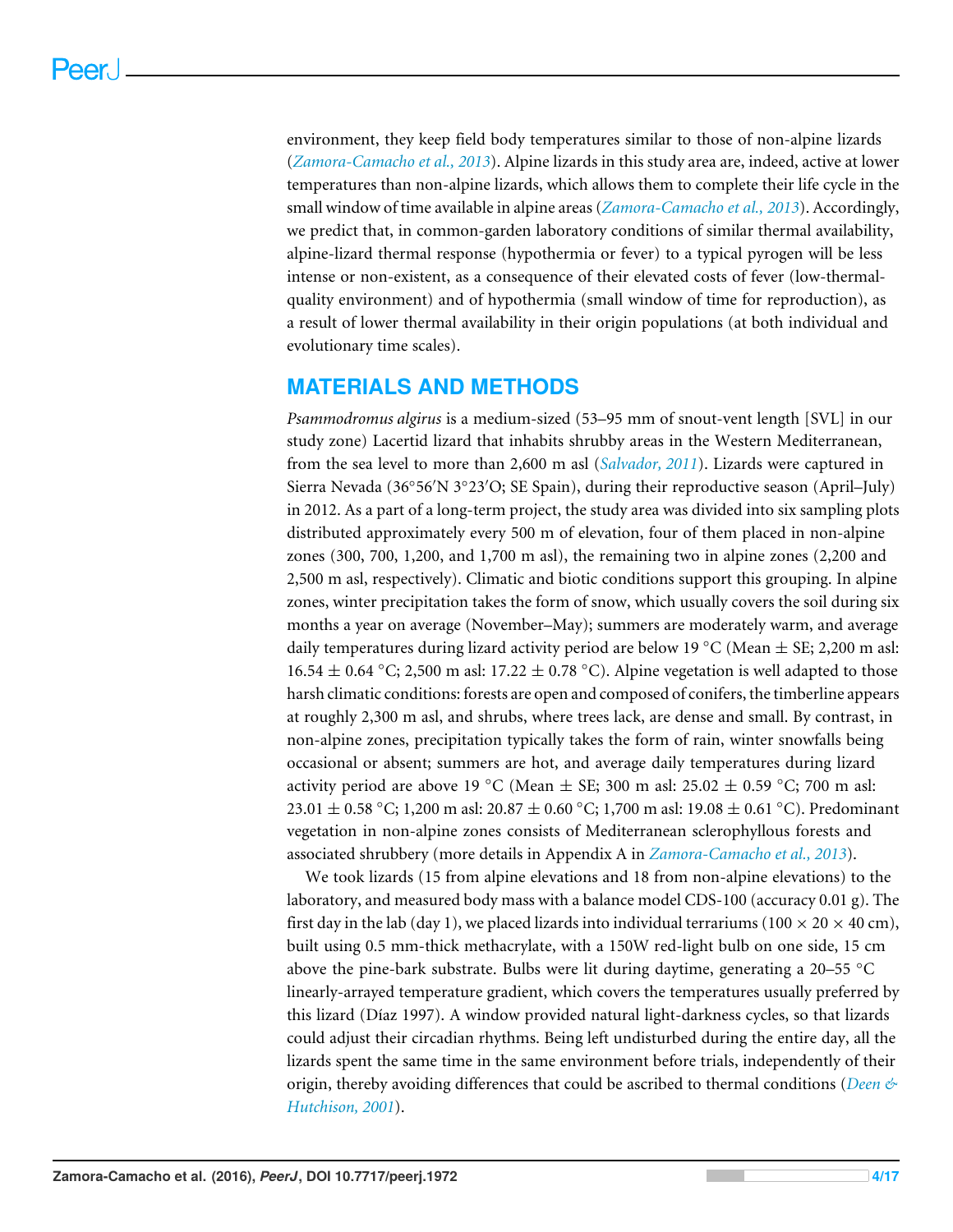On day 2, lizards were allowed to thermoregulate during the entire day, and we registered their preferred temperatures (*T*<sub>pref</sub>) once per hour, from 10:00 to 14:00 h (local time). Body temperature was measured with a small catheter connected to a thermometer (Hybok 18, accuracy 0.1 ◦C) and inserted 8 mm inside the cloaca. Each time we handled a lizard, it was returned to the centre of the terrarium with the body aligned perpendicularly to the thermal gradient. We did so in order to avoid an effect of lizard position on body-temperature preferences (*[Llewellyn et al., 2013](#page-15-13)*).

On day 3, lizards were randomly assigned to experimental or control groups. At 9:45 h, lizards in the experimental group were inoculated subcutaneously in the hind sole pad with 0.1 mg of lipopolysaccharide (LPS) of bacterial wall of *Escherichia coli* (serotype 055:B5, L-2880, Sigma Aldrich), diluted in 0.01 ml of phosphate buffer. Meanwhile, control lizards were inoculated with 0.01 ml of isotonic phosphate buffered saline (PBS), which has no physiological effects. LPS is an innocuous antigen that stimulates the immune system, without other effects on the organism, provoking an immune response that peaks four hours after inoculation (*[Parmentier, De Vries Reilingh & Nieuwland, 1998](#page-16-10)*). LPS is probably the most frequent pyrogen used in studies on fever (*[Kluger, 1991](#page-15-14)*). To evaluate the response to the antigen, we measured the thickness of the inoculated sole pad using a pressure-sensitive micrometer (Mitutoyo; accuracy 0.01 mm) immediately before and four hours after injecting the substances, in lizards from both LPS and PBS groups. The degree of inflammation of the region injected is directly related to leukocyte concentration (*[Parmentier, De Vries Reilingh & Nieuwland, 1998](#page-16-10)*). We took three sole-pad thickness measurements each time, and calculated the average value, the difference being the immune-response magnitude. Immediately after the inoculations, lizards were individually reallocated in the temperature-gradient terrariums (as described above), and we recorded their body temperature once per hour from 10:00 to 14:00 h (local time). Thus,  $T_{\text{pref}}$  was registered while lizards were developing the immune response. Then, we calculated the average values of the five *T*<sub>pref</sub> measurements on day 2 (before inoculation) and day 3 (after inoculation), as well as the difference between the two measurements.

Since immune challenge reduces female lizard reproductive output (*[Uller, Isaksson &](#page-17-1) [Olsson, 2006](#page-17-1)*), we used only adult males for this experiment, in order to avoid interfering with ovogenesis and gestation. We identified males because they have proportionally larger heads, orange mouth commissures, and more prominent femoral pores. Also, since testosterone affects immune response in this species (*[Belliure, Smith & Sorci, 2004](#page-13-5)*), lizards were captured only during their reproductive season at each sampling plot (April–July in the four lowest sampling plots, May–July in the two highest sampling plots), in order to avoid seasonal shifts in plasma testosterone concentration. Plasma testosterone concentration is usually higher during reproductive season than afterwards (*[Tokarz et al., 1998](#page-17-6)*; *[Wack](#page-17-7) [et al., 2008](#page-17-7)*; *[Gowan, McBrayer & Rostal, 2010](#page-14-10)*). During their stay in captivity, lizards were provided *ad libitum* with mealworms (*Tenebrio molitor* larvae) and water (in form of a nutritious aqueous gel). Once the experiment ended, lizards were returned to their place of capture. The experiments comply with the current laws of Spain, and were performed in accordance with Junta de Andalucía research permits (references GMN/GyB/JMIF and ENSN/JSG/JEGT/MCF).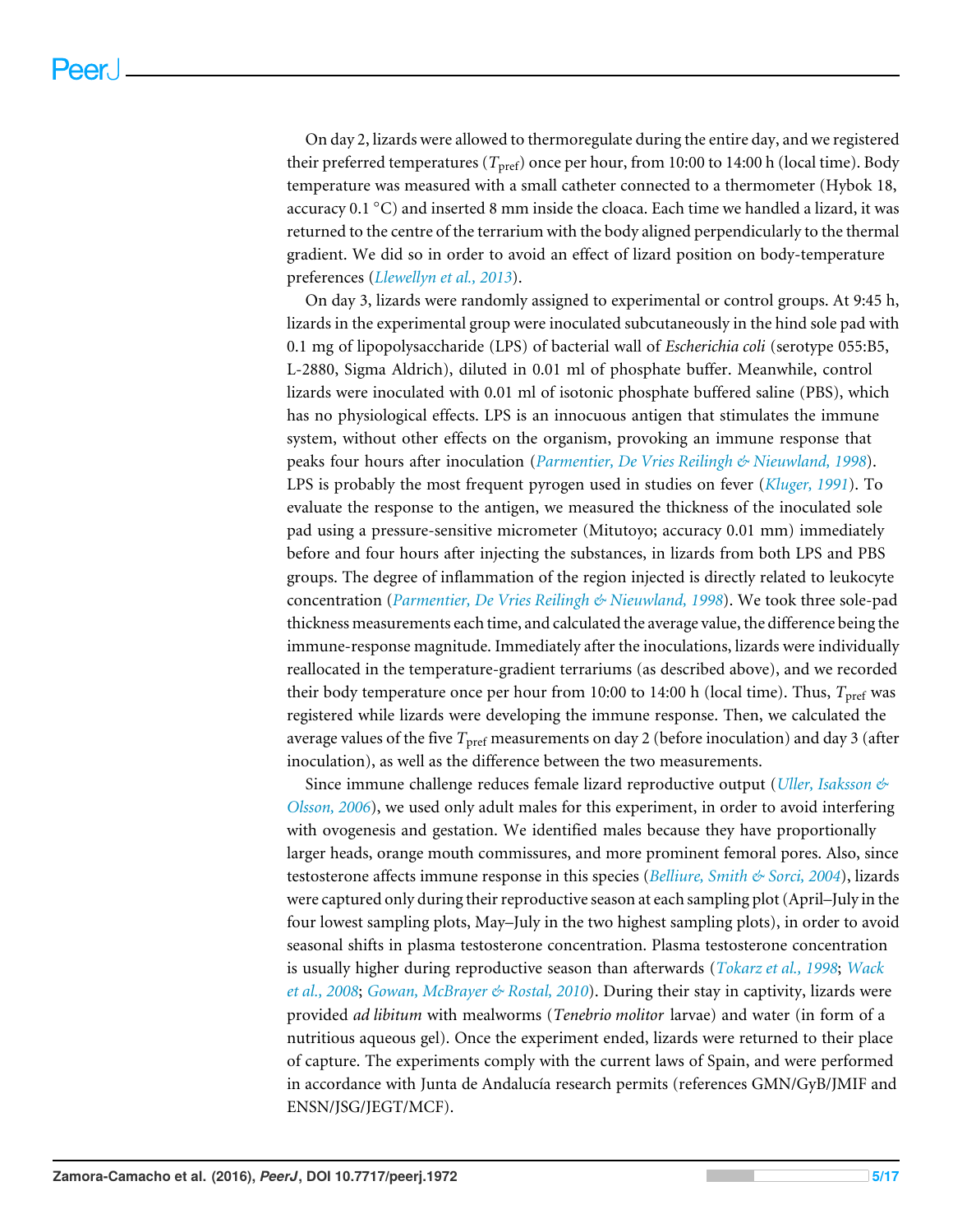<span id="page-6-3"></span>

| Table 1 Average values $\pm$ standard errors of body mass, preferential body temperature ( $T_{\text{pref}}$ ) before and after the inoculations, and inflamma-        |
|------------------------------------------------------------------------------------------------------------------------------------------------------------------------|
| tion response (sole-pad swelling in mm), for both groups (LPS and PBS), as well as for alpine (2,200–2,500 m asl) and non-alpine (300–1,700 m                          |
| asl) lizards. Sample size is shown in parentheses. Differences between treatments and elevations were tested with a REML-LMM with population as                        |
| random factor. For post-inoculation $T_{\text{pref}}$ , we controlled for pre-inoculation $T_{\text{pref}}$ , included as covariate ( $\chi^2 = 2.75$ , $P = 0.097$ ). |

| Variable                                           | LPS group<br>$(n=18)$ | PBS group<br>$(n=15)$ | Alpine<br>$(n=15)$ | Non-alpine<br>$(n=18)$ | <b>Effect of</b><br>treatment | <b>Effect</b> of<br>elevation | Treatment <sup>*</sup><br>Elevation |
|----------------------------------------------------|-----------------------|-----------------------|--------------------|------------------------|-------------------------------|-------------------------------|-------------------------------------|
| <b>Body mass</b> $(g)$                             | $7.41 \pm 0.64$       | $6.88 \pm 0.70$       | $8.95 \pm 0.55$    | $5.68 \pm 0.50$        | $\chi^2 = 1.46$               | $\chi^2 = 6.80$               | $\chi^2 = 0.84$                     |
| Pre-inoculation $T_{\text{pref}}$ ( $^{\circ}$ C)  | $35.50 \pm 0.31$      | $34.99 \pm 0.34$      | $35.39 \pm 0.35$   | $35.16 \pm 0.32$       | $x^2 = 0.01$                  | $x^2 = 1.13$                  | $x^2 = 1.06$                        |
| Post-inoculation $T_{\text{pref}}$ ( $^{\circ}$ C) | $34.62 \pm 0.32$      | $35.48 \pm 0.26$      | $35.49 \pm 0.31$   | $34.61 \pm 0.29$       | $\chi^2 = 10.77$              | $\chi^2 = 8.30^{\circ}$       | $\chi^2 = 3.74^8$                   |
| Footpad swelling (mm)                              | $0.08 \pm 0.02$       | $-0.02 \pm 0.02$      | $0.02 \pm 0.02$    | $0.05 \pm 0.03$        | $\chi^2 = 8.06$               | $\chi^2 = 0.30$               | $\chi^2 = 0.10$                     |

#### **Notes.**

In bold significant or almost significant results.

<span id="page-6-1"></span><span id="page-6-0"></span> $^*P < 0.05$ .  $*$ <sup>\*</sup> $P$  < 0.01.

> As the data fulfilled the criteria of residual normality and homoscedasticity (*[Quinn](#page-16-11) [& Keough, 2002](#page-16-11)*), we used parametric statistics. We conducted Linear Mixed Models of Restricted Maximum Likelihood (REML-LMM; *[Zuur et al., 2009](#page-17-8)*), by using the package ''nlme'' (*[Pinheiro et al., 2012](#page-16-12)*) in software R (*[R Development Core Team, 2012](#page-16-13)*). Population of origin was introduced as a random factor, therefore correcting for any possible pseudoreplication, and we tested for the effect of treatment, elevation (non-alpine vs. alpine origin of the lizards), and its interaction on dependent variables. Firstly, we used the aforesaid model to check differences in body mass or initial  $T_{\text{pref}}$  according to treatment and elevation. In addition, we tested for the effect of treatment, elevation, and their interaction on immune-response magnitude (change in sole-pad thickness before and after trials). We then performed two separate models, for alpine and non-alpine lizards, in order to test the effect of treatment on difference in  $T_{\text{pref}}$  (final  $T_{\text{pref}}$  minus initial  $T_{\text{pref}}$ ). Then, we tested the effect of treatment, elevation, and its interaction on final  $T_{\text{pref}}$ , controlling for initial  $T_{\text{pref}}$ (included as a covariate). We predicted an effect of treatment on the final *T*pref, as well as a significant treatment\*elevation interaction. Finally, we conducted correlations between sole-pad swelling and post-inoculation  $T_{\text{pref}}$  in alpine and non-alpine LPS-inoculated lizards. In all models, we discarded including body mass as a covariate in order to avoid collinearity, because body mass was correlated with elevation ( $r = 0.567$ ;  $P < 0.001$ ). We visually checked that residuals of the models were normally distributed, and tested that they accomplished the criterions of homoscedasticity with the Levene's test (*[Zuur, Ieno &](#page-17-9) [Elphick, 2010](#page-17-9)*).

# **RESULTS**

We found no significant differences between treatments in body mass or *T*<sub>pref</sub> prior to inoculations [\(Fig. 1](#page-7-0) and [Table 1\)](#page-6-3). Alpine lizards were larger than non-alpine lizards, but showed similar  $T_{\text{pref}}$  before the treatment [\(Fig. 1](#page-7-0) and [Table 1\)](#page-6-3). The treatment was effective in stimulating an inflammatory immune response, as evidenced by a significant swelling of the sole pad in lizards inoculated with LPS, while lizards inoculated with PBS showed no

<span id="page-6-2"></span> ${}^8P = 0.053$ .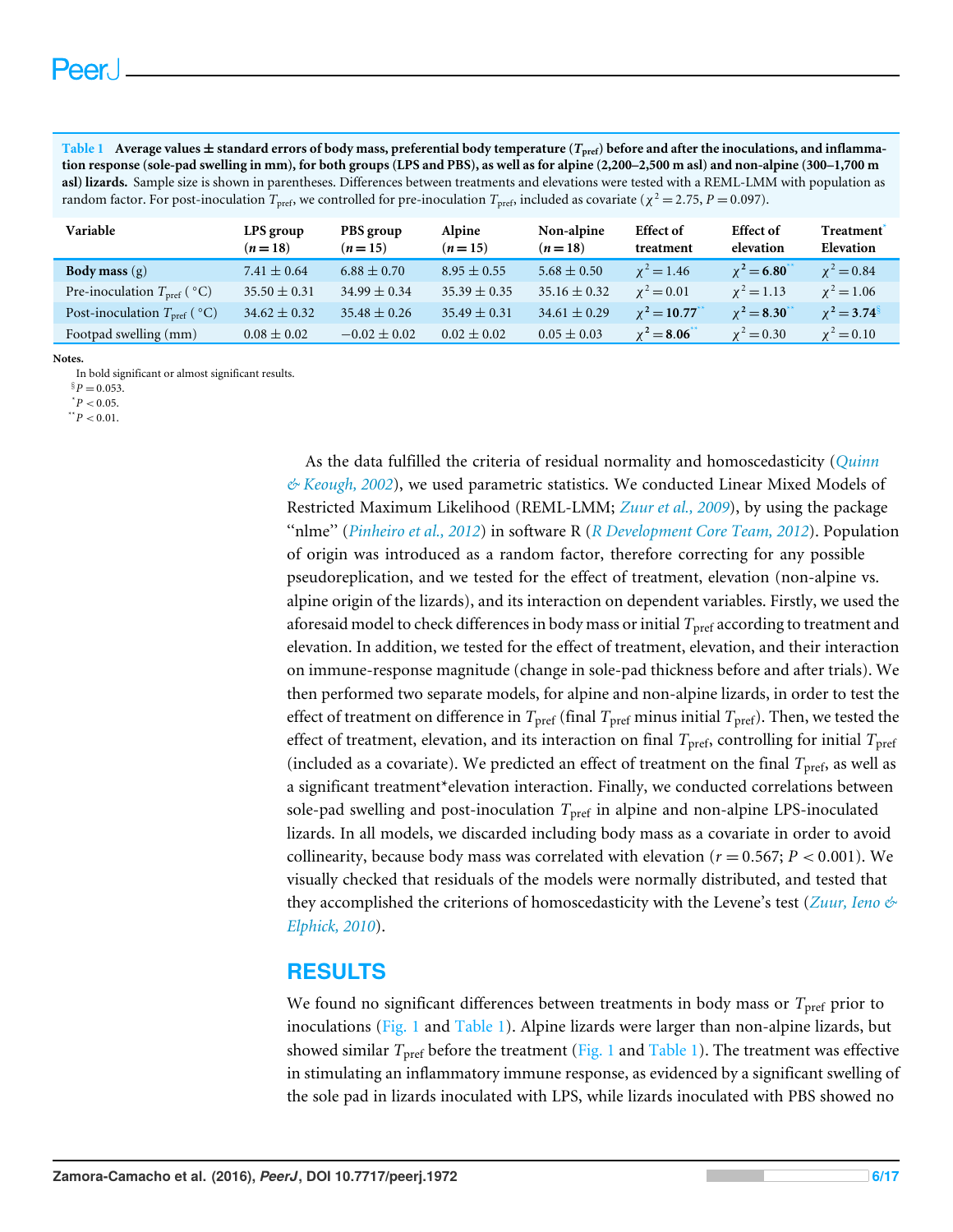<span id="page-7-0"></span>



**Figure 1 Lizard** *T***pref before and after inoculations for each elevation belt regarding treatment.** All lizards showed similar preferred body-temperature (*T<sub>pref</sub>*) before inoculations. After inoculations, a trade-off between *T*pref and immune system appeared in non-alpine lizards [\(Fig. 1A\)](#page-7-0), since LPS-inoculated lizards showed lower *T*<sub>pref</sub> than did PBS-inoculated lizards. Nevertheless, this trade-off did not affect alpine lizards (Fig.  $1B$ ), which selected similar temperatures after inoculations regardless of the substance inoculated. Vertical bars represent standard errors.

change in the thickness of their sole pad [\(Table 1](#page-6-3) and [Fig. 2\)](#page-8-0). Elevation and its interaction with treatment had no significant effect on sole pad swelling. Non-alpine LPS-inoculated lizards showed a  $T_{\text{pref}}$  significantly lower than their own  $T_{\text{pref}}$  before the inoculation, that is, difference in *T*<sub>pref</sub> was significantly greater in LPS- than in PBS-inoculated non-alpine lizards ( $F_{1,16} = 5.73$ ;  $P = 0.02$ ). However, this effect was non-significant in alpine lizards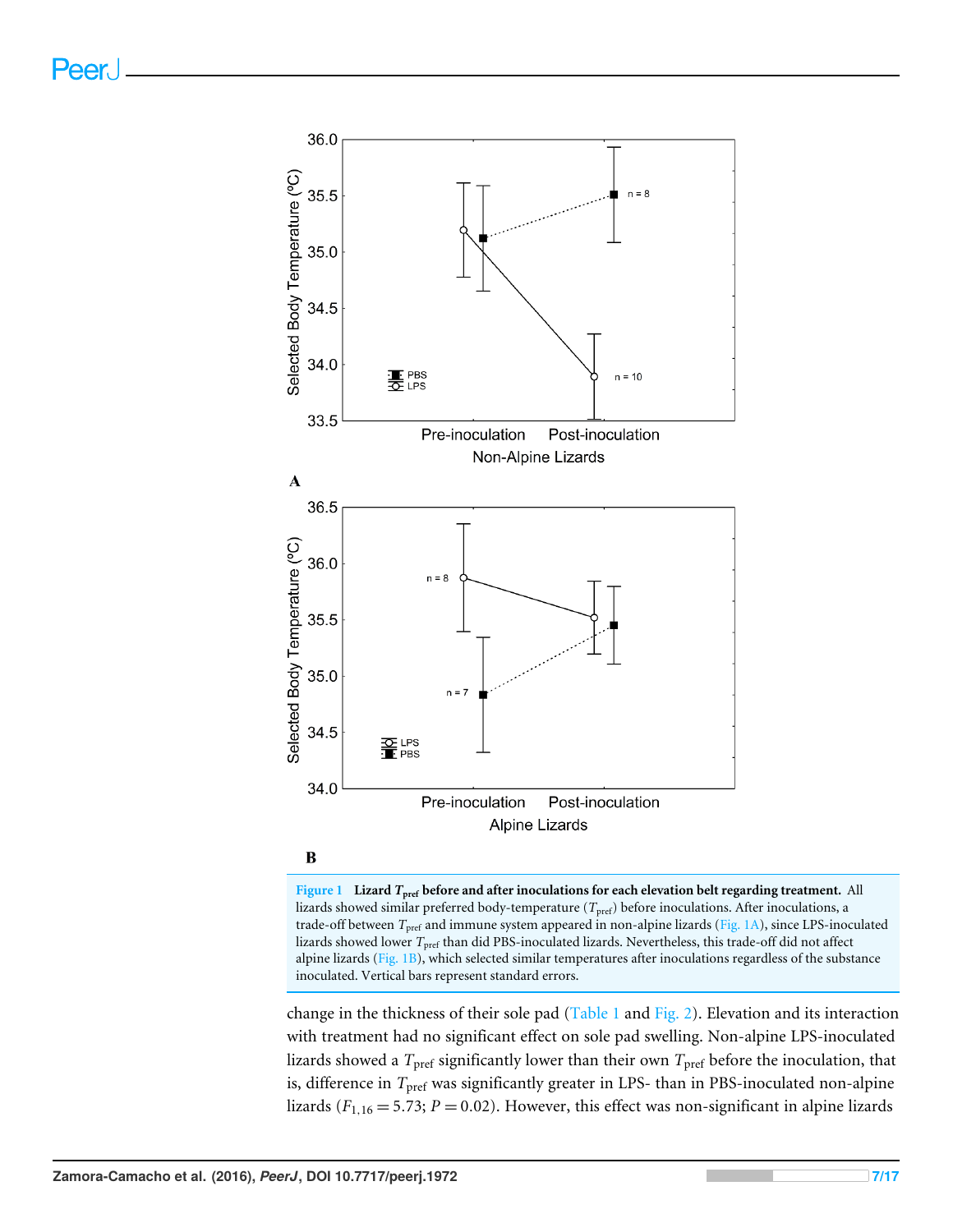<span id="page-8-0"></span>



 $(F_{1,13} = 2.18; P = 0.14)$ . Also, treatment had a significant effect on post-inoculation  $T_{\text{pref}}$ . Summarizing the main findings, although pre-inoculation  $T_{\text{pref}}$  did not differ between LPS- and PBS-inoculated lizards, or alpine and non-alpine lizards (above), non-alpine LPS-inoculated lizards showed a *T*<sub>pref</sub> significantly lower than non-alpine PBS-inoculated lizards [\(Fig. 1A](#page-7-0) and [Table 1\)](#page-6-3). However, immune-challenged alpine lizards did not show lower *T*<sub>pref</sub> than control [\(Table 1](#page-6-3) and [Fig. 1B\)](#page-7-0). The interaction Treatment\*Elevation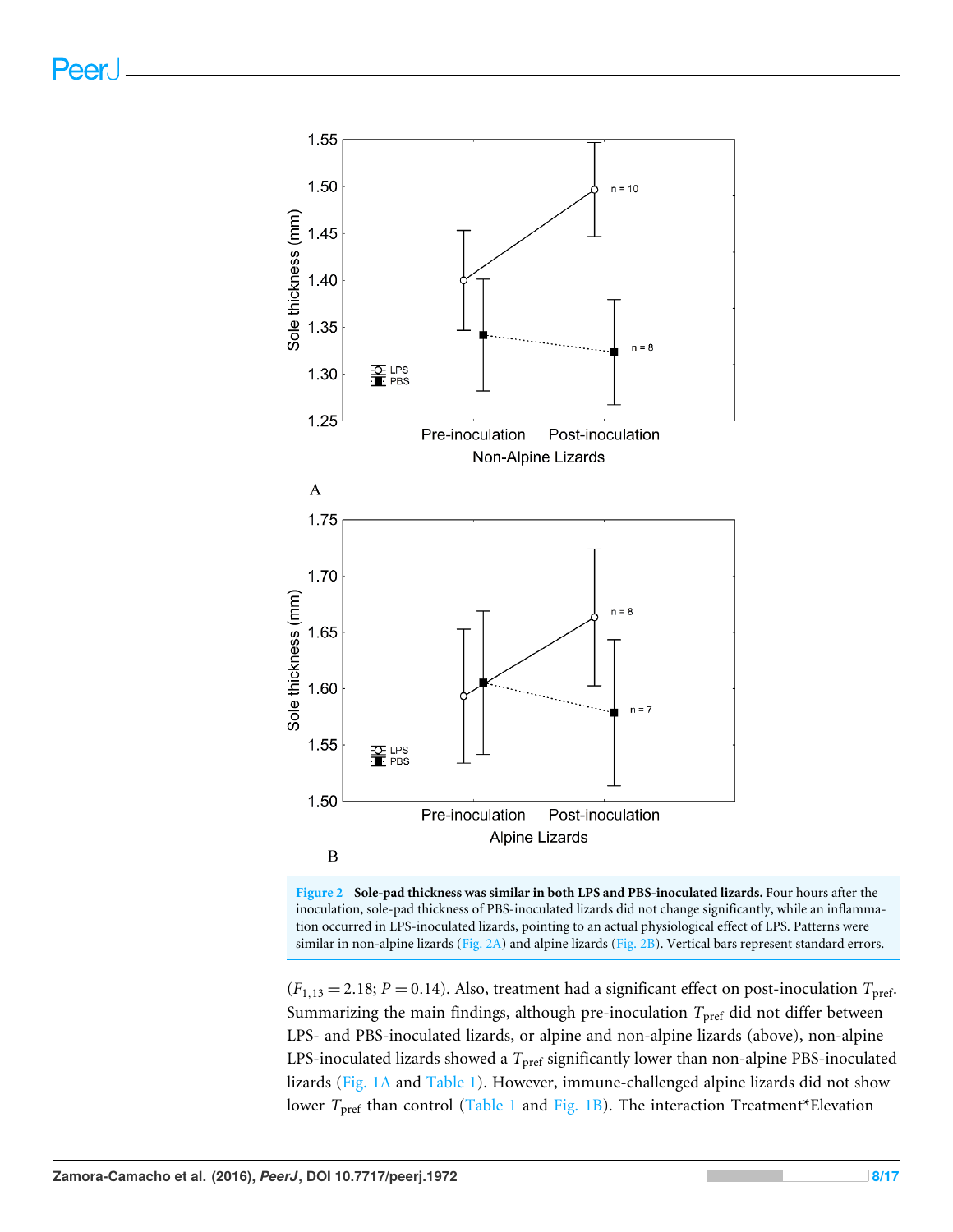<span id="page-9-0"></span>

**Figure 3 Correlations between sole-pad swelling and post-inoculation** *T***pref in alpine and non-alpine LPS-inoculated lizards.** Lizards that showed the highest immune response selected the lowest  $T_{\text{pref}}$  after the inoculation, supporting that the change in *T*<sub>pref</sub> was a consequence of immune response. As expected, correlation skimmed significance (and was indeed significant when an outlier -solid circle in the figure- was removed) only in non-alpine lizards, which evidenced a thermal response to inoculation of LPS, whilst it was non-significant in alpine lizards, which developed no thermal response to immune challenge. Non-alpine lizard line represents the correlation excluding the aforesaid outlier. Note that, although alpine and non-alpine lizards showed no difference in *T*pref before the treatment, after the inoculation of LPS, non-alpine lizards showed lower *T*<sub>pref</sub> than alpine lizards.

skimmed significance ( $\chi^2$  = 3.74, *P* = 0.053) when controlling for initial *T*<sub>pref</sub>, but was significant when initial  $T_{\text{pref}}$  was removed of the model ( $\chi^2 = 4.93$ ,  $P = 0.026$ ). The elevational difference in *T*pref in LPS-inoculated lizards cannot be ascribed to differences in immune response, as the magnitude of immune response to LPS of alpine and non-alpine lizards was similar [\(Table 1\)](#page-6-3). Moreover, considering only LPS-inoculated non-alpine lizards, the only ones that evidenced a thermal response to immune challenge, those showing greater swelling response to LPS also showed a marginally non-significant trend to lower post-inoculation  $T_{\text{pref}}$  ( $r = -0.58$ ,  $P = 0.079$ ). Such trends became significant when a possible outlier with a very low inflammatory response was removed  $(r = -0.81,$  $P = 0.008$ , [Fig. 3\)](#page-9-0). As for alpine lizards, which evidenced no thermal response to immune challenge, the correlation between swelling and thermal response was non-significant, as expected  $(r = -0.51, P = 0.26;$  [Fig. 3\)](#page-9-0).

# **DISCUSSION**

In this study, we found that the thermal response of a lizard to an immune challenge varied at contrasting elevations. Immune-challenged alpine lizards showed *T*pref similar to control lizards, presumably because, in the environment where they have evolved, their capacity to raise body temperature is constrained by the costs of thermoregulation (precluding fever), whilst the costs of non-thermoregulation (reduced reproduction opportunities) were so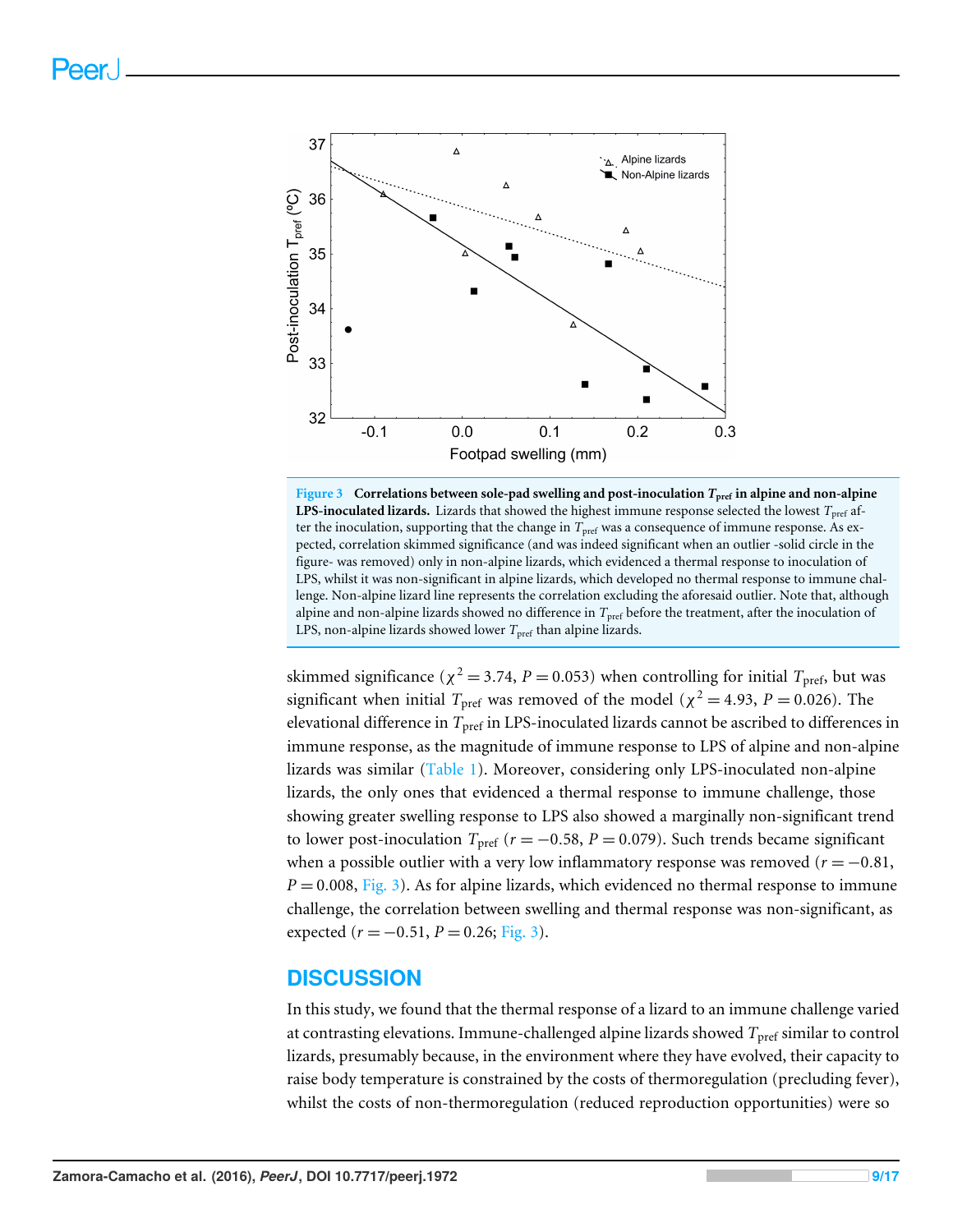high that they could not afford to suppress thermoregulation (precluding hypothermia). Surprisingly, contrary to expected, non-alpine immune-challenged lizards showed a reduction in *T*pref, which evidences a plastic (depending on environment thermal availability) trade-off between thermoregulation and leukocyte-mediated immune response, regarding the benefits and the costs of hypothermia in an immune-challenge context.

These findings cannot be ascribed to differences in the magnitude of leukocyte-mediated immune response to LPS between alpine and non-alpine lizards, as such magnitude, ascertained as sole pad swelling, was similar in both and the change in  $T_{\text{pref}}$  was correlated with the magnitude of sole pad swelling. Moreover, the similar magnitude of sole pad swelling in alpine and non-alpine lizards suggests that the dose of LPS injected was appropriate to induce an immune response of similar strength in both elevations. Supporting this affirmation, in a different study we found that the inoculation of the same dose of LPS used in the current work had an impact on escape speed in male *P. algirus* in our study system, but escape speed was reduced in a similar degree in every elevation (*[Zamora-Camacho et al.,](#page-17-10) [2015](#page-17-10)*). As a whole, these findings suggest that the dosage used here has no mass-dependent effects on the immune system: it decreases escape speed and provokes swelling similarly across elevations, but the thermal response was elevation-dependent.

Also, our results cannot be attributed to acclimation to different thermal conditions, which may affect the response to pyrogens (*[Deen & Hutchison, 2001](#page-14-7)*), given that lizards were acclimated to the same conditions in the laboratory. In fact, lizards showed the same *T*<sub>pref</sub> during the control phase regardless of their elevational origin. In the field, body temperature does not differ with elevation, either (*[Zamora-Camacho et al., 2013](#page-17-5)*; *[Zamora-](#page-17-3)[Camacho, Reguera & Moreno-Rueda, 2015](#page-17-3)*). Therefore, the findings in this study suggest that, as we predicted, lizards with a different background on thermal availability (both at individual and evolutionary timescales) use different thermal response to pathogens according to elevation when supplied with the same thermal availability.

Why did immune-challenged non-alpine lizards decrease their  $T_{\text{pref}}$  rather than showing fever, despite higher thermal availability? Leukocyte-mediated immune response is energetically costly (review in *[Schmid-Hempel, 2011](#page-16-0)*), and high body temperature implies raised metabolism, with the concomitant expenditure of resources (*[Gillooly et al., 2001](#page-14-6)*). In fact, inoculation of LPS in ectotherms increases metabolic expenditure (*[Sherman &](#page-16-6) [Stephens, 1998](#page-16-6)*). Therefore, we propose that LPS-inoculated lizards that selected lower body temperature diminished the energetic costs associated with metabolism, diverting the energy saved to the immune system. This assertion is supported by the negative correlation between the strength of the swelling immune response and body temperature. Furthermore, in ectotherms, a higher body temperature implies more prolonged basking periods, and therefore greater exposition to predators (*[Herczeg et al., 2006](#page-14-11)*). Male *P. algirus* in this system show impaired escape speed when immune-challenged (*[Zamora-Camacho et al., 2015b](#page-17-10)*), so their chances to evade predator attacks could be reduced in such a situation. In addition, at low elevation, fever might be constrained by the high risk of overheating (*[Zamora-](#page-17-3)[Camacho, Reguera & Moreno-Rueda, 2015](#page-17-3)*; also see *[Sköld-Chiriac et al., 2015](#page-17-11)*). In fact, hypothermia is not an infrequent response to immune challenges (*[Deen & Hutchison, 2001](#page-14-7)*; *[Do Amaral, Marvin & Hutchison, 2002](#page-14-12)*; *[Owen-Ashley et al., 2006](#page-16-7)*; *[Merchant et al., 2008](#page-15-8)*;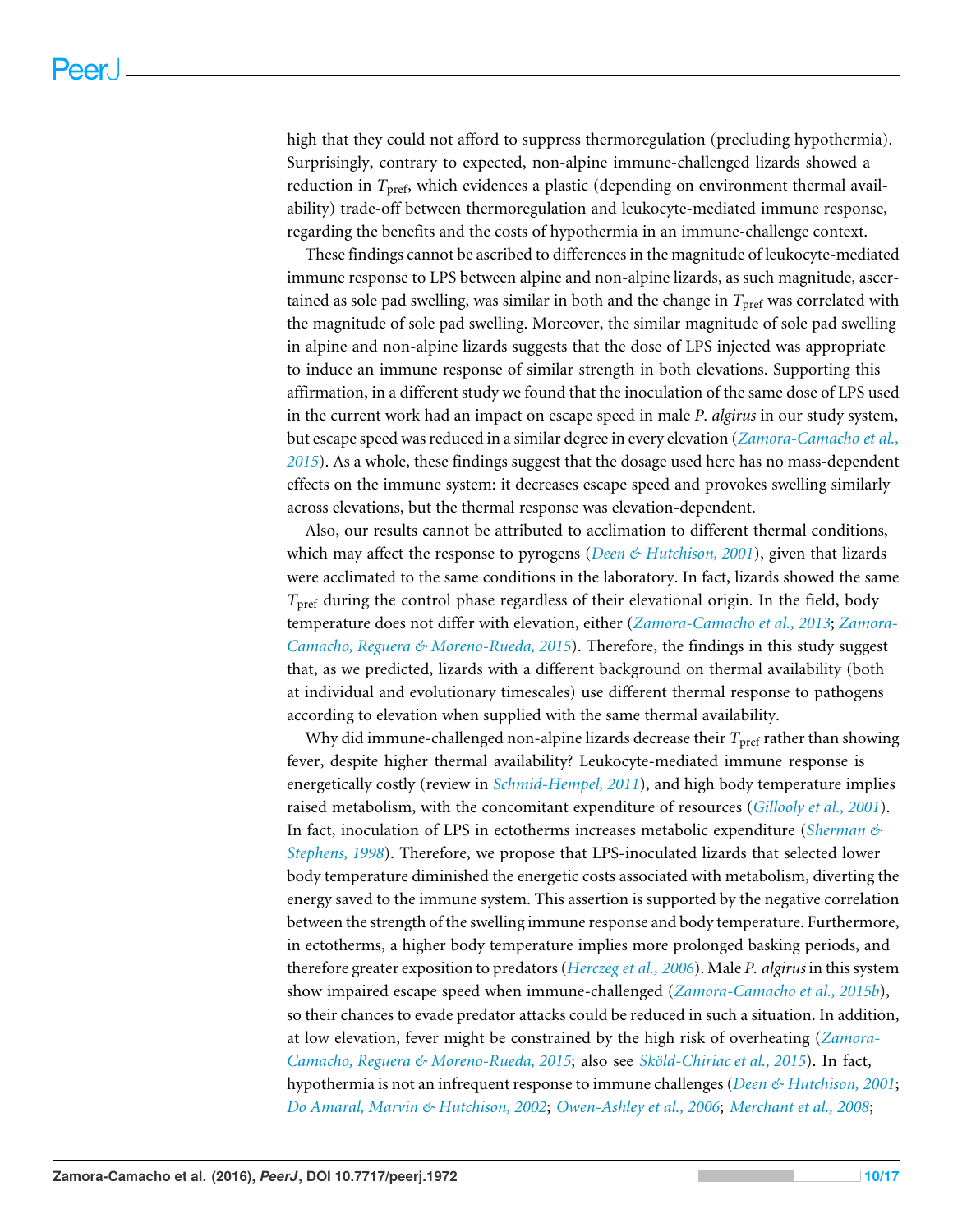*[King & Swanson, 2013](#page-15-9)*; and references therein), although its evolutionary importance has received little attention in comparison with fever. Consequently, in consideration of the costs and benefits involved in a thermal response to pathogens, fever may not always be the best option. However, we cannot discard the possibility that immune-challenged lizards might develop fever beyond 4 h from infection, since that is the duration of our experiment. In fact, small endotherms have been found to develop a biphasic response to immune challenge, where initial hypothermia was followed by fever (*[Derijk et al., 1994](#page-14-13)*).

Hypothermia may also occur in immune-challenged non-alpine lizards because it helps them to combat parasites. Although the benefits of fever against pathogens are well established, and improved survival associated with fever in infected lizards has been demonstrated (*[Kluger, Ringler & Anver, 1975](#page-15-4)*), some parasites, such as haemogregarines, undergo reduced multiplication rates at lower temperatures (*[Oppliger, Célérier & Clobert,](#page-16-14) [1996](#page-16-14)*). Therefore, decreased body temperature could be an adaptive response against some pathogens. This explanation, nevertheless, seems improbable, given that haemogregarines prevalence is greater at high elevation than at low elevation in our population (*[Álvarez-Ruiz,](#page-13-6) [2015](#page-13-6)*). Therefore, if parasites mediated the geographic variation in this study, we would expect just the reverse finding.

As a third possibility, immune-challenged lizards' thermoregulation capability could be impaired due to sickness behaviour (*[Llewellyn et al., 2013](#page-15-13)*). Sickness behaviour is usually elicited as a consequence of immune-system activation, and it implies diminished motility (*[Adelman & Martin, 2009](#page-13-7)*), as physical exertion may reduce the ability to mount an immune response (*[Lopes, Springthorpe & Brently, 2014](#page-15-15)*). Therefore, sick lizards could not be able to select the right position to thermoregulate. Nonetheless, in this case (no thermoregulation), we would expect higher variance in body temperature in LPS-inoculated lizards. We tested the differences in variance in post-inoculation  $T_{\text{pref}}$  between LPS and PBS lizards from the non-alpine zone, and found no significant differences (Levene test,  $F_{1,16} = 2.61$ ,  $P = 0.13$ ). Consequently, our findings cannot be ascribed to differences in sickness behaviour. Moreover, we visually checked, with a random periodicity, that lizards moved normally within terraria during the experiments, and detected no sign of impaired motility or any other symptom of sickness behaviour (personal observations).

In any case, lower body temperature in immune-challenged lizards would have a number of detrimental effects on fitness derived either from lower motility, such as reduced mating opportunities, territory loss or reduced food intake, or from physiological constraints, such as longer food-passage time (*[Van Damme, Bauwens & Verheyen, 1991](#page-17-12)*; *[Chen, Xu & Ji,](#page-14-14) [2003](#page-14-14)*; *[Llewellyn et al., 2013](#page-15-13)*). Benefits of hypothermia (which remain poorly known) should be sufficiently high to compensate for these costs.

# **CONCLUSIONS**

In short, our results suggest that lizards adjust their thermal response to an immune challenge according to the costs/benefits balance, leading to elevational variation in the thermal response to the activation of the immune system. Non-alpine lizards showed decreased *T*pref in response to immune challenge, presumably in order to save energy.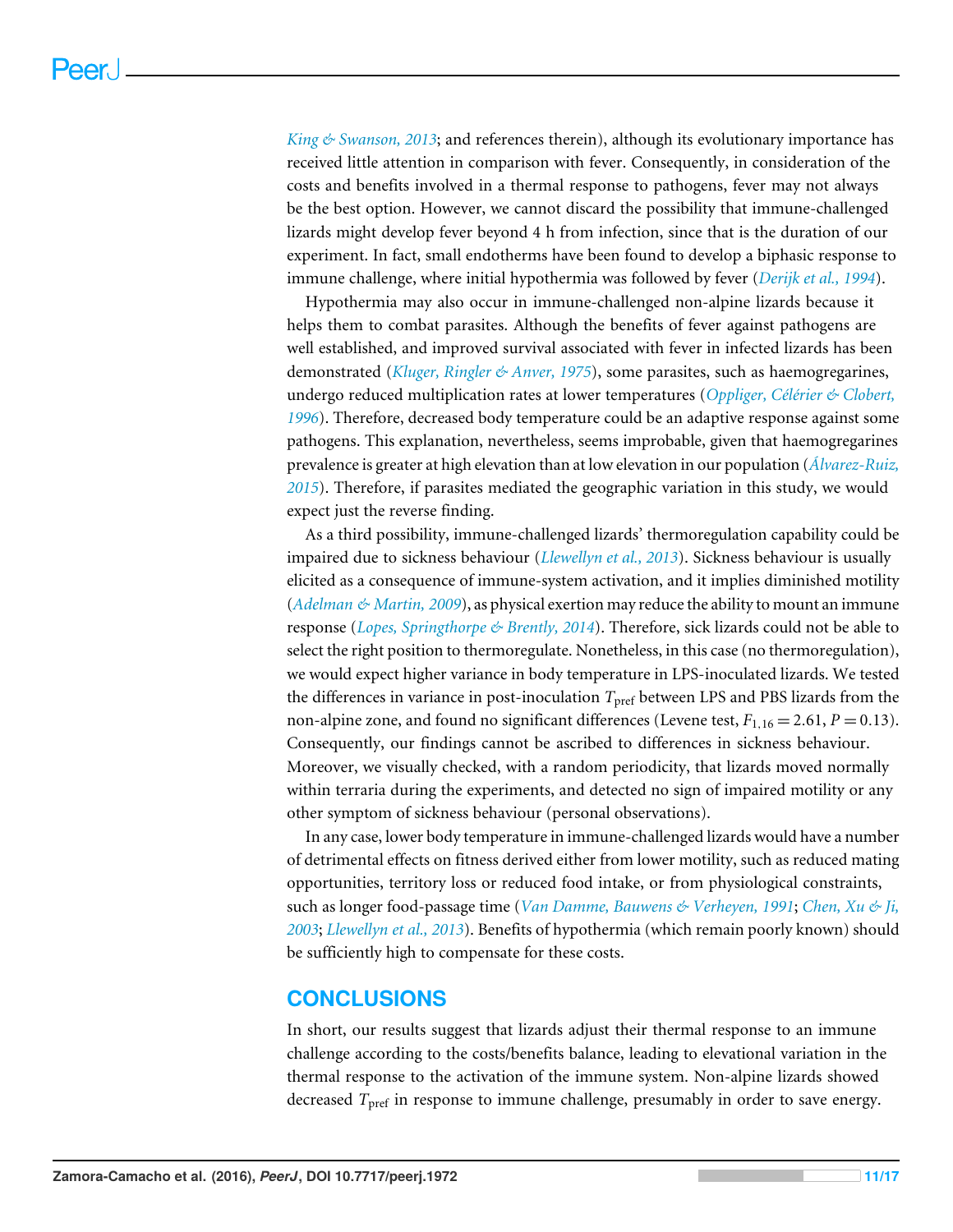However, alpine lizards prioritized heat gain, and maintained their *T*<sub>pref</sub>. This matches with increased costs of non-thermoregulation in alpine lizards, due to the reduced window for reproduction in the environment where they have evolved.

# **ACKNOWLEDGEMENTS**

We thank the personnel from the *Espacio Natural de Sierra Nevada* for their constant support, as well as MariCruz Tuset Arcas and Susana Silva González for their invaluable help during field work. Comments by Juan Manuel Pleguezuelos and anonymous referees improved the manuscript. David Nesbitt improved the English.

# <span id="page-12-0"></span>**ADDITIONAL INFORMATION AND DECLARATIONS**

# **Funding**

This work was funded by the Spanish Ministerio de Ciencia e Innovación [project CGL2009- 13185]. FJZC [AP2009-3505] and SR [AP2009-1325] were supported by two pre-doctoral grants from the Ministerio de Ciencia e Innovación (FPU programme). FJZC was partially supported by a Ramón Areces Foundation postdoctoral fellowship. GMR was partially supported by a grant of the Ministerio de Ciencia e Innovación (Juan de la Cierva programme). The funders had no role in study design, data collection and analysis, decision to publish, or preparation of the manuscript.

# **Grant Disclosures**

The following grant information was disclosed by the authors: Spanish Ministerio de Ciencia e Innovación: CGL2009-13185. Ministerio de Ciencia e Innovación (FPU programme): AP2009-3505, AP2009-1325. Ramón Areces Foundation postdoctoral fellowship. Ministerio de Ciencia e Innovación (Juan de la Cierva programme).

# **Competing Interests**

The authors declare there are no competing interests.

# **Author Contributions**

- [Francisco Javier Zamora-Camacho](#page-1-2) conceived and designed the experiments, performed the experiments, analyzed the data, wrote the paper, prepared figures and/or tables, reviewed drafts of the paper.
- [Senda Reguera](#page-1-3) and [Gregorio Moreno-Rueda](#page-1-4) conceived and designed the experiments, analyzed the data, reviewed drafts of the paper.

# **Animal Ethics**

The following information was supplied relating to ethical approvals (i.e., approving body and any reference numbers):

The experiments comply with the current laws of Spain, and were performed in accordance with the Junta de Andalucía research permits issued to the authors FJZC, SR and GMR (references GMN/GyB/JMIF and ENSN/JSG/JEGT/MCF).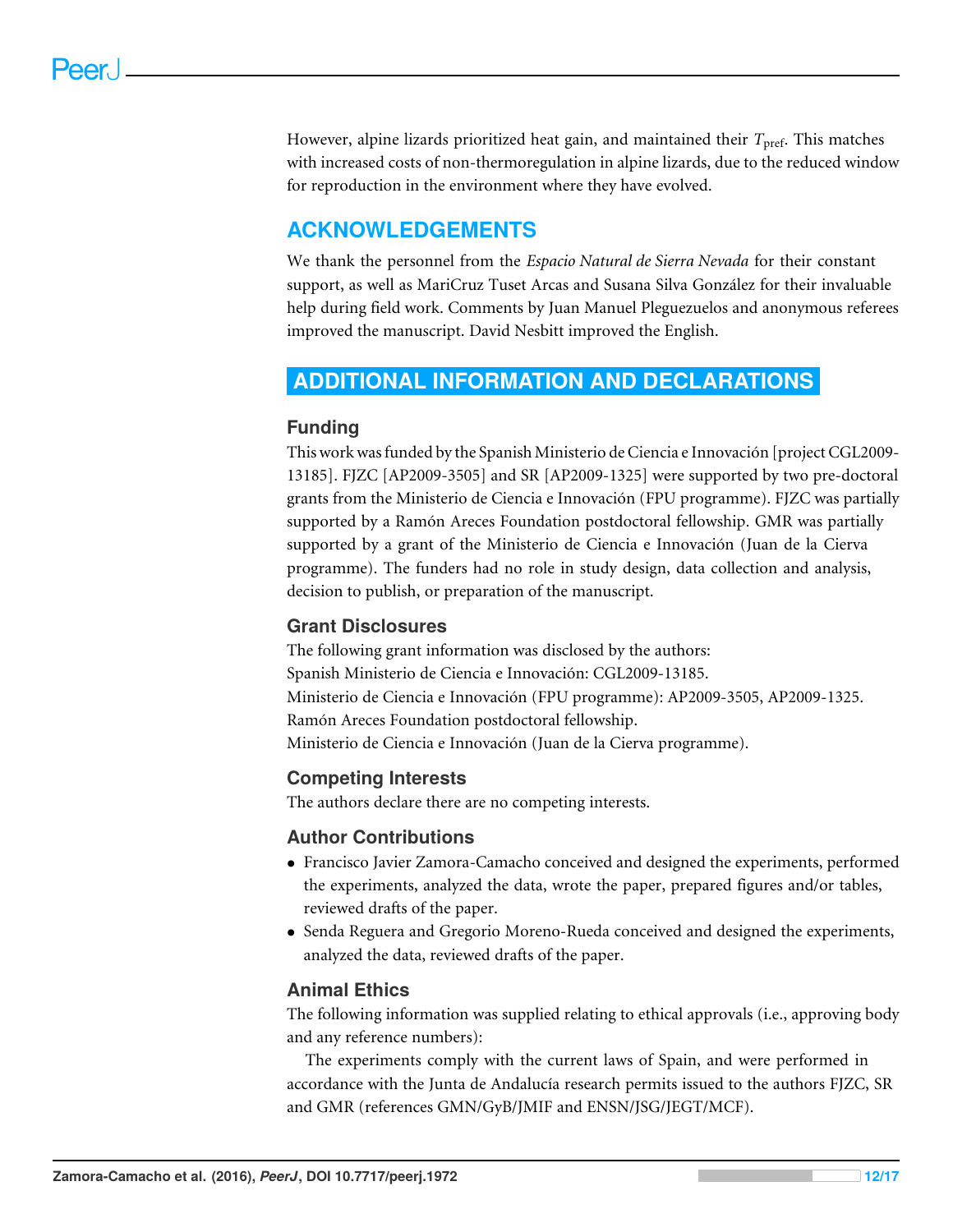### **Field Study Permissions**

The following information was supplied relating to field study approvals (i.e., approving body and any reference numbers):

The experiments comply with the current laws of Spain, and were performed in accordance with the Junta de Andalucía research permits issued to the authors FJZC, SR and GMR (references GMN/GyB/JMIF and ENSN/JSG/JEGT/MCF).

#### **Data Availability**

The following information was supplied regarding data availability:

Figshare: [http://figshare.com/articles/Elevational\\_variation\\_in\\_body\\_temperature\\_](http://figshare.com/articles/Elevational_variation_in_body_temperature_response_to_immune_challenge_in_a_lizard/1597645) [response\\_to\\_immune\\_challenge\\_in\\_a\\_lizard/1597645.](http://figshare.com/articles/Elevational_variation_in_body_temperature_response_to_immune_challenge_in_a_lizard/1597645)

#### **Supplemental Information**

Supplemental information for this article can be found online at [http://dx.doi.org/10.7717/](http://dx.doi.org/10.7717/peerj.1972#supplemental-information) [peerj.1972#supplemental-information.](http://dx.doi.org/10.7717/peerj.1972#supplemental-information)

# **REFERENCES**

- <span id="page-13-7"></span>**Adelman JS, Martin LB. 2009.** Vertebrate sickness behaviors: adaptive and integrated neuroendocrine immune responses. *Integrative and Comparative Biology* **49**:202–214 [DOI 10.1093/icb/icp028.](http://dx.doi.org/10.1093/icb/icp028)
- <span id="page-13-4"></span>**Alford JG, Lutterschmidt WI. 2012.** Modeling energetic and theoretical costs of thermoregulatory strategy. *Journal of Biological Dynamics* **6**:63–79 [DOI 10.1080/17513758.2011.588342.](http://dx.doi.org/10.1080/17513758.2011.588342)
- <span id="page-13-6"></span>**Álvarez-Ruiz D. 2015.** Variación altitudinal en la prevalencia de ecto- y endo- parásitos de *Psammodromus algirus* en Sierra Nevada. Master Thesis, Universidad de Granada, Granada.
- <span id="page-13-2"></span>**Belliure J, Carrascal LM. 1998.** Influence of heat transmission mode on heating rates and on the selection of patches for heating in a mediterranean lizard. *Physiological and Biochemical Zoology* **75**:369–376.
- <span id="page-13-5"></span>**Belliure J, Smith L, Sorci G. 2004.** Effect of testosterone on T cell-mediated immunity in two species of Mediterranean lacertid lizards. *Journal of Experimental Zoology A* **301**:411–418.
- <span id="page-13-3"></span>**Bennett AF, Ruben JA. 1979.** Endothermy and activity in vertebrates. *Science* **206**:649–654 [DOI 10.1126/science.493968.](http://dx.doi.org/10.1126/science.493968)
- <span id="page-13-0"></span>**Bicego KC, Barros RCH, Branco LGS. 2007.** Physiology of temperature regulation: comparative aspects. *Comparative Biochemistry and Physiology. A: Comparative Physiology* **147**:616–639.
- <span id="page-13-1"></span>**Boltaña S, Rey S, Roher N, Vargas R, Huerta M, Huntingford FA, Goetz FW, Moore J, García-Valtanén P, Estepa A, MacKenzie S. 2013.** Behavioural fever is a synergic signal amplifying the innate immune response. *Proceedings of the Royal Society B: Biological Sciences* **280**: 20131381.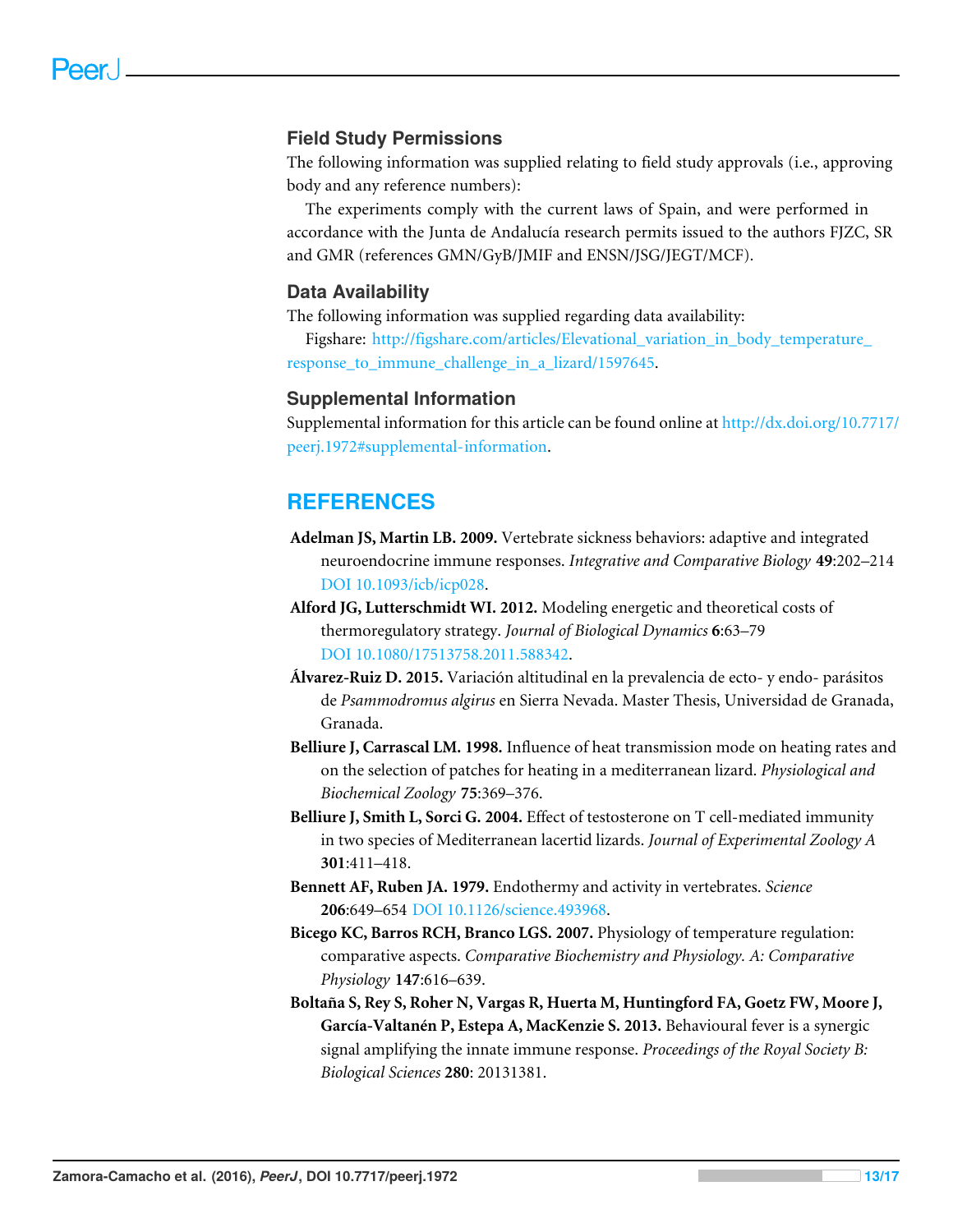- <span id="page-14-8"></span>**Brewster CL, Sikes RS, Gifford ME. 2013.** Quantifying the cost of thermoregulation: thermal and energetic constraints on growth rates in hatchling lizards. *Functional Ecology* **27**:490–497 [DOI 10.1111/1365-2435.12066.](http://dx.doi.org/10.1111/1365-2435.12066)
- <span id="page-14-14"></span>**Chen XJ, Xu XF, Ji X. 2003.** Influence of body temperature on food assimilation and locomotor performance in white-striped grass lizards, *Takydromus wolteri* (Lacertidae). *Journal of Thermal Biology* **28**:385–391 [DOI 10.1016/S0306-4565\(03\)00022-6.](http://dx.doi.org/10.1016/S0306-4565(03)00022-6)
- <span id="page-14-7"></span>**Deen C, Hutchison V. 2001.** Effects of lipopolysaccharide and acclimation temperature on induced behavioral fever in juvenile *Iguana iguana*. *Journal of Thermal Biology* **26**:55–63 [DOI 10.1016/S0306-4565\(00\)00026-7.](http://dx.doi.org/10.1016/S0306-4565(00)00026-7)
- <span id="page-14-0"></span>**Demas GE. 2004.** The energetics of immunity: a neuroendocrine link between energy balance and immune function. *Hormones and Behavior* **45**:173–180 [DOI 10.1016/j.yhbeh.2003.11.002.](http://dx.doi.org/10.1016/j.yhbeh.2003.11.002)
- <span id="page-14-13"></span>**Derijk RH, Van Kampen M, Van Rooijen N, Berkenbosch F. 1994.** Hypothermia to endotoxin involves reduced thermogenesis, macrophage-dependent mechanisms, and prostaglandins. *American Journal of Physiology. Regulatory, Integrative and Comparative Physiology* **266**:R1–R8.
- <span id="page-14-9"></span>**Díaz JA. 1997.** Ecological correlates of the thermal quality of an ectotherm's habitat: a comparison between two temperate lizard populations. *Functional Ecology* **11**:79–89.
- <span id="page-14-12"></span>**Do Amaral JP, Marvin GA, Hutchison VH. 2002.** The influence of bacterial lipopolysaccharide on the thermoregulation of the box turtle *Terrapene carolina*. *Physiological and Biochemical Zoology* **75**:273–282 [DOI 10.1086/341816.](http://dx.doi.org/10.1086/341816)
- <span id="page-14-5"></span>**Elliot SL, Horton CM, Blanford S, Thomas MB. 2005.** Impacts of fever on locust lifehistory traits: costs or benefits? *Biology Letters* **1**:181–184 [DOI 10.1098/rsbl.2004.0279.](http://dx.doi.org/10.1098/rsbl.2004.0279)
- <span id="page-14-3"></span>**Eraud C, Jacquet A, Faivre B. 2009.** Survival cost of early immune soliciting in nature. *Evolution* **63**:1036–1043 [DOI 10.1111/j.1558-5646.2008.00540.x.](http://dx.doi.org/10.1111/j.1558-5646.2008.00540.x)
- <span id="page-14-6"></span>**Gillooly JF, Brown JH, West GB, Savage VM, Charnov EL. 2001.** Effects of size and temperature on metabolic rate. *Science* **293**:2248–2251 [DOI 10.1126/science.1061967.](http://dx.doi.org/10.1126/science.1061967)
- <span id="page-14-10"></span>**Gowan TA, McBrayer LD, Rostal DC. 2010.** Seasonal variation in testosterone and performance in males of a non-territorial lizard species. *Physiology and Behavior* **100**:357–363 [DOI 10.1016/j.physbeh.2010.03.014.](http://dx.doi.org/10.1016/j.physbeh.2010.03.014)
- <span id="page-14-1"></span>**Grindstaff JL, Hunsaker VR, Cox SN. 2012.** Maternal and developmental immune challenges alter behavior and learning ability of offspring. *Hormones and Behavior* **62**:337–344 [DOI 10.1016/j.yhbeh.2012.04.005.](http://dx.doi.org/10.1016/j.yhbeh.2012.04.005)
- <span id="page-14-2"></span>**Hanssen SA, Hasselquist D, Folstad I, Erikstad KE. 2004.** Costs of immunity: immune responsiveness reduces survival in a vertebrate. *Proceedings of the Royal Society B: Biological Sciences* **271**:925–930 [DOI 10.1098/rspb.2004.2678.](http://dx.doi.org/10.1098/rspb.2004.2678)
- <span id="page-14-4"></span>**Hasday JD, Fairchild KD, Shanholtz C. 2000.** The role of fever in the infected host. *Microbes and Infection* **2**:1891–1904 [DOI 10.1016/S1286-4579\(00\)01337-X.](http://dx.doi.org/10.1016/S1286-4579(00)01337-X)
- <span id="page-14-11"></span>**Herczeg G, Gonda A, Saarikivi J, Merilä J. 2006.** Experimental support for the cost– benefit model of lizard thermoregulation. *Behavioral Ecology and Sociobiology* **60**:405–414 [DOI 10.1007/s00300-003-0507-y.](http://dx.doi.org/10.1007/s00300-003-0507-y)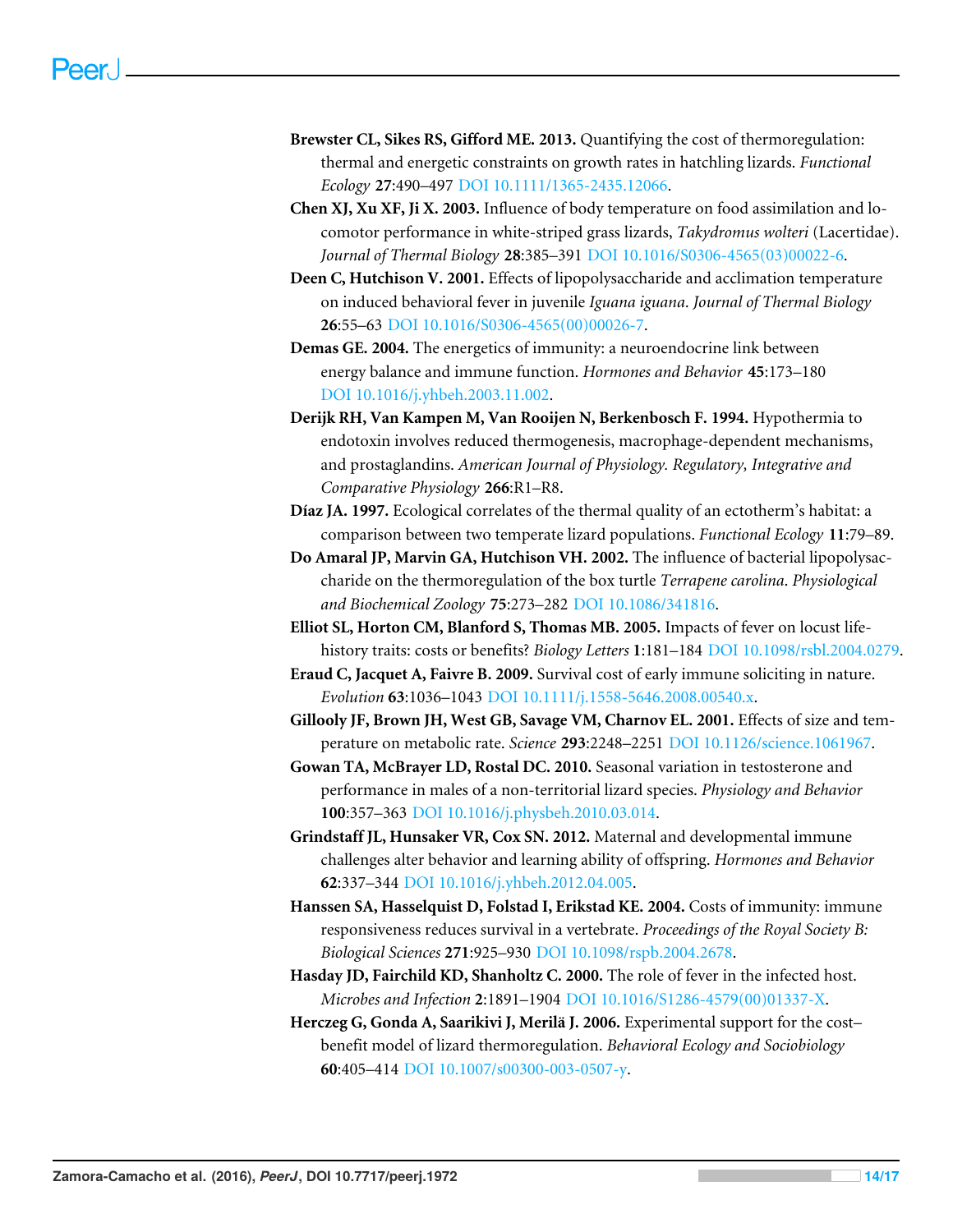- <span id="page-15-7"></span>**Herczeg G, Herrero A, Saarikivi J, Gonda A, Jäntti M, Merilä J. 2008.** Experimental support for the cost-benefit model of lizard thermoregulation: the effects of predation risk and food supply. *Oecologia* **155**:1–10 [DOI 10.1007/s00442-007-0886-9.](http://dx.doi.org/10.1007/s00442-007-0886-9)
- <span id="page-15-12"></span>**Herczeg G, Kovács T, Hettyey A, Merilä J. 2003.** To thermoconform or to thermoregulate? An assessment of thermoregulation opportunities for the lizard *Zootoca vivipara* in the subarctic. *Polar Biology* **26**:486–490.
- <span id="page-15-10"></span>**Hertz PE, Huey RB. 1981.** Compensation for altitudinal changes in the thermal environment by some *Anolis* lizards on Hispaniola. *Ecology* **62**:515–521 [DOI 10.2307/1937714.](http://dx.doi.org/10.2307/1937714)
- <span id="page-15-11"></span>**Huey RB, Slatkin M. 1976.** Cost and benefits of lizard thermoregulation. *Quarterly Review of Biology* **51**:363–384.
- <span id="page-15-9"></span>**King MO, Swanson DL. 2013.** Activation of the immune system incurs energetic costs but has no effect on the thermogenic performance of house sparrows during acute cold challenge. *Journal of Experimental Biology* **216**:2097–2102 [DOI 10.1242/jeb.079574.](http://dx.doi.org/10.1242/jeb.079574)
- <span id="page-15-5"></span>**Kluger MJ. 1979.** Fever in ectotherms: evolutionary implications. *American Zoologist* **19**:295–304 [DOI 10.1093/icb/19.1.295.](http://dx.doi.org/10.1093/icb/19.1.295)
- <span id="page-15-14"></span>**Kluger MJ. 1991.** Fever: role of pyrogens and cryogens. *Physiological Reviews* **71**:93–128.
- <span id="page-15-3"></span>**Kluger MJ, Kozak W, Conn CA, Leon LR, Soszynski D. 1998.** Role of fever in disease. *Annals of the New York Academy of Sciences* **856**:224–233 [DOI 10.1111/j.1749-6632.1998.tb08329.x.](http://dx.doi.org/10.1111/j.1749-6632.1998.tb08329.x)
- <span id="page-15-4"></span>**Kluger MJ, Ringler DH, Anver MR. 1975.** Fever and survival. *Science* **188**:166–168 [DOI 10.1126/science.1114347.](http://dx.doi.org/10.1126/science.1114347)
- <span id="page-15-13"></span>**Llewellyn D, Brown GP, Thompson MB, Shine R. 2013.** Behavioral responses to immune-system activation in an anuran (the cane toad, *Bufomarinus*): field and laboratory studies. *Physiological and Biochemical Zoology* **84**:77–86 [DOI 10.1086/657609.](http://dx.doi.org/10.1086/657609)
- <span id="page-15-0"></span>**Lochmiller RL, Deerenberg C. 2000.** Trade-offs in evolutionary immunology: just what is the cost of immunity? *Oikos* **88**:87–98 [DOI 10.1034/j.1600-0706.2000.880110.x.](http://dx.doi.org/10.1034/j.1600-0706.2000.880110.x)
- <span id="page-15-15"></span>**Lopes PC, Springthorpe D, Brently GE. 2014.** Increased activity correlates with reduced ability to mount immune defenses to endotoxin in zebra finches. *Journal of Experimental Zoology* **321A**:422–431 [DOI 10.1002/jez.1873.](http://dx.doi.org/10.1002/jez.1873)
- <span id="page-15-1"></span>**López P, Gabirot M, Martín J. 2009.** Immune activation affects chemical sexual ornaments of male Iberian wall lizards. *Naturwissenschaften* **96**:65–69 [DOI 10.1007/s00114-008-0451-3.](http://dx.doi.org/10.1007/s00114-008-0451-3)
- <span id="page-15-6"></span>**Marais M, Maloney SK, Gray DA. 2011.** The metabolic cost of fever in Pekin ducks. *Journal of Thermal Biology* **36**:116–120 [DOI 10.1016/j.jtherbio.2010.12.004.](http://dx.doi.org/10.1016/j.jtherbio.2010.12.004)
- <span id="page-15-8"></span>**Merchant M, Fleury L, Rutherford R, Paulissen M. 2008.** Effects of bacterial lipopolysaccharide on thermoregulation in green anole lizards (*Anolis carolinensis*). *Veterinary Immunology and Immunopathology* **125**:176–181 [DOI 10.1016/j.vetimm.2008.04.014.](http://dx.doi.org/10.1016/j.vetimm.2008.04.014)
- <span id="page-15-2"></span>**Moret Y, Schmid-Hempel P. 2000.** Survival for immunity: the price of immune system activation for bumblebees workers. *Science* **290**:1166–1168 [DOI 10.1126/science.290.5494.1166.](http://dx.doi.org/10.1126/science.290.5494.1166)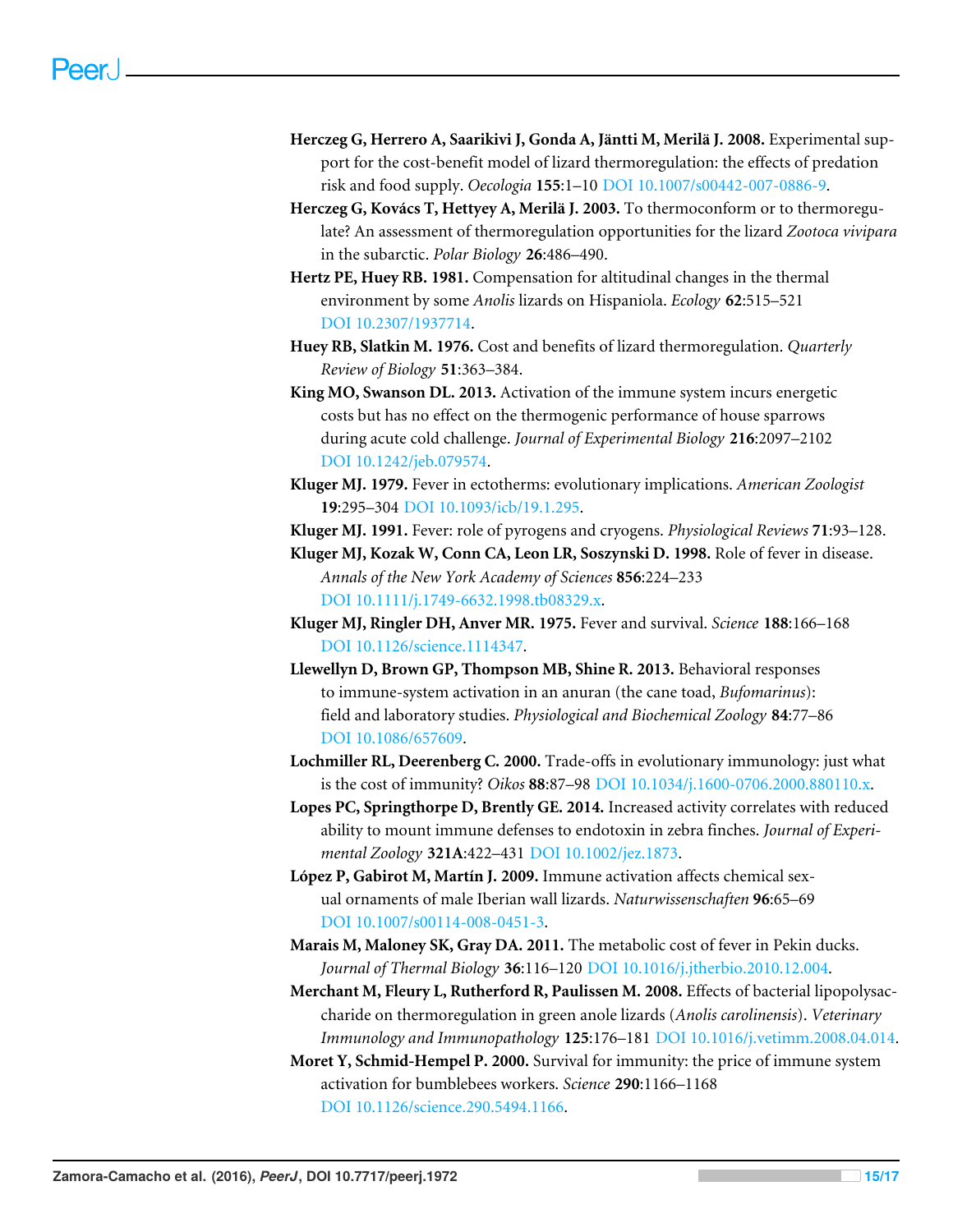- <span id="page-16-2"></span>**Norris K, Evans MR. 2000.** Ecological immunology: life history trade-offs and immune defense in birds. *Behavioral Ecology* **11**:19–26 [DOI 10.1093/beheco/11.1.19.](http://dx.doi.org/10.1093/beheco/11.1.19)
- <span id="page-16-14"></span>**Oppliger A, Célérier ML, Clobert J. 1996.** Physiological and behaviour changes in common lizards parasitized by haemogregarines. *Parasitology* **113**:433–438 [DOI 10.1017/S003118200008149X.](http://dx.doi.org/10.1017/S003118200008149X)
- <span id="page-16-7"></span>**Owen-Ashley NT, Turner M, Hahn TP, Wingfield JC. 2006.** Hormonal, behavioral and thermoregulatory responses to bacterial lipopolysaccharide in captive and free-living white-crowned sparrows (*Zonotrichia leucophrys gambelii*). *Hormones and Behavior* **49**:15–29 [DOI 10.1016/j.yhbeh.2005.04.009.](http://dx.doi.org/10.1016/j.yhbeh.2005.04.009)
- <span id="page-16-10"></span>**Parmentier HK, De Vries Reilingh G, Nieuwland MGB. 1998.** Kinetic and immunohistochemical characteristic of mitogen-induced cutaneous hipersensitivity in chickens selected for antibody responsiveness. *Veterinary Immunology and Immunopathology* **66**:367–376 [DOI 10.1016/S0165-2427\(98\)00200-1.](http://dx.doi.org/10.1016/S0165-2427(98)00200-1)
- <span id="page-16-12"></span>**Pinheiro J, Bates D, DebRoy S, Sarkar D, R Development Core Team. 2012.** *nlme: linear and nonlinear mixed effects models*. R package version 3.1-103. Vienna: R Foundation for Statistical Computing.
- <span id="page-16-11"></span>**Quinn GP, Keough MJ. 2002.** *Experimental design and data analysis for biologists*. 1st edition. Cambridge: Cambridge University Press.
- <span id="page-16-13"></span>**R Development Core Team. 2012.** *R: a language and environment for statistical comput*ing. Vienna: R Foundation for Statistical Computing.
- <span id="page-16-3"></span>**Råvberg L, Nilsson JÅ, Ilmonen P, Stjernman M, Hasselquist D. 2000.** The cost of an immune response: vaccination reduces parental effort. *Ecology Letters* **3**:382–386 [DOI 10.1046/j.1461-0248.2000.00154.x.](http://dx.doi.org/10.1046/j.1461-0248.2000.00154.x)
- <span id="page-16-8"></span>**Reguera S, Zamora-Camacho FJ, Trenzado CE, Sanz A, Moreno-Rueda G. 2014.** Oxidative stress decreases with elevation in the lizard *Psammodromus algirus*. *Comparative Biochemistry and Physiology. A: Comparative Physiology* **172**:52–56 [DOI 10.1016/j.cbpa.2014.02.018.](http://dx.doi.org/10.1016/j.cbpa.2014.02.018)
- <span id="page-16-4"></span>**Roe C, Kinney J. 1965.** The caloric equivalent of fever II. Influence of major trauma. *Annals of Surgery* **161**:140–148 [DOI 10.1097/00000658-196501000-00022.](http://dx.doi.org/10.1097/00000658-196501000-00022)
- <span id="page-16-5"></span>**Romanovsky AA, Székely M. 1998.** Fever and hypothermia: two adaptive thermoregulatory responses to systemic inflammation. *Medical Hypotheses* **50**:219–226 [DOI 10.1016/S0306-9877\(98\)90022-6.](http://dx.doi.org/10.1016/S0306-9877(98)90022-6)
- <span id="page-16-9"></span>**Salvador A. 2011.** Salvador A, Marco A, eds. *Lagartija colilarga—Psammodromus algirus (Linnaeus, 1758). Enciclopedia Virtual de los Vertebrados Españoles*. Madrid: Museo Nacional de Ciencias Naturales. *Available at [http://digital.csic.es/ bitstream/ 10261/](http://digital.csic.es/bitstream/10261/109118/1/psaalg_v22.pdf) [109118/ 1/ psaalg\\_v22.pdf](http://digital.csic.es/bitstream/10261/109118/1/psaalg_v22.pdf)* .
- <span id="page-16-0"></span>**Schmid-Hempel P. 2011.** *Evolutionary Parasitology: the integrated study of infections, immunology, ecology, and genetics*. Oxford: Oxford University Press.
- <span id="page-16-1"></span>**Sheldon BC, Verhulst S. 1996.** Ecological immunology: costly parasite defences and trade-offs in evolutionary ecology. *Trends in Ecology & Evolution* **11**:317–321 [DOI 10.1016/0169-5347\(96\)10039-2.](http://dx.doi.org/10.1016/0169-5347(96)10039-2)
- <span id="page-16-6"></span>**Sherman E, Stephens A. 1998.** Fever and metabolic rate in the toad *Bufo marinus*. *Journal of Thermal Biology* **23**:49–52 [DOI 10.1016/S0306-4565\(97\)00045-4.](http://dx.doi.org/10.1016/S0306-4565(97)00045-4)